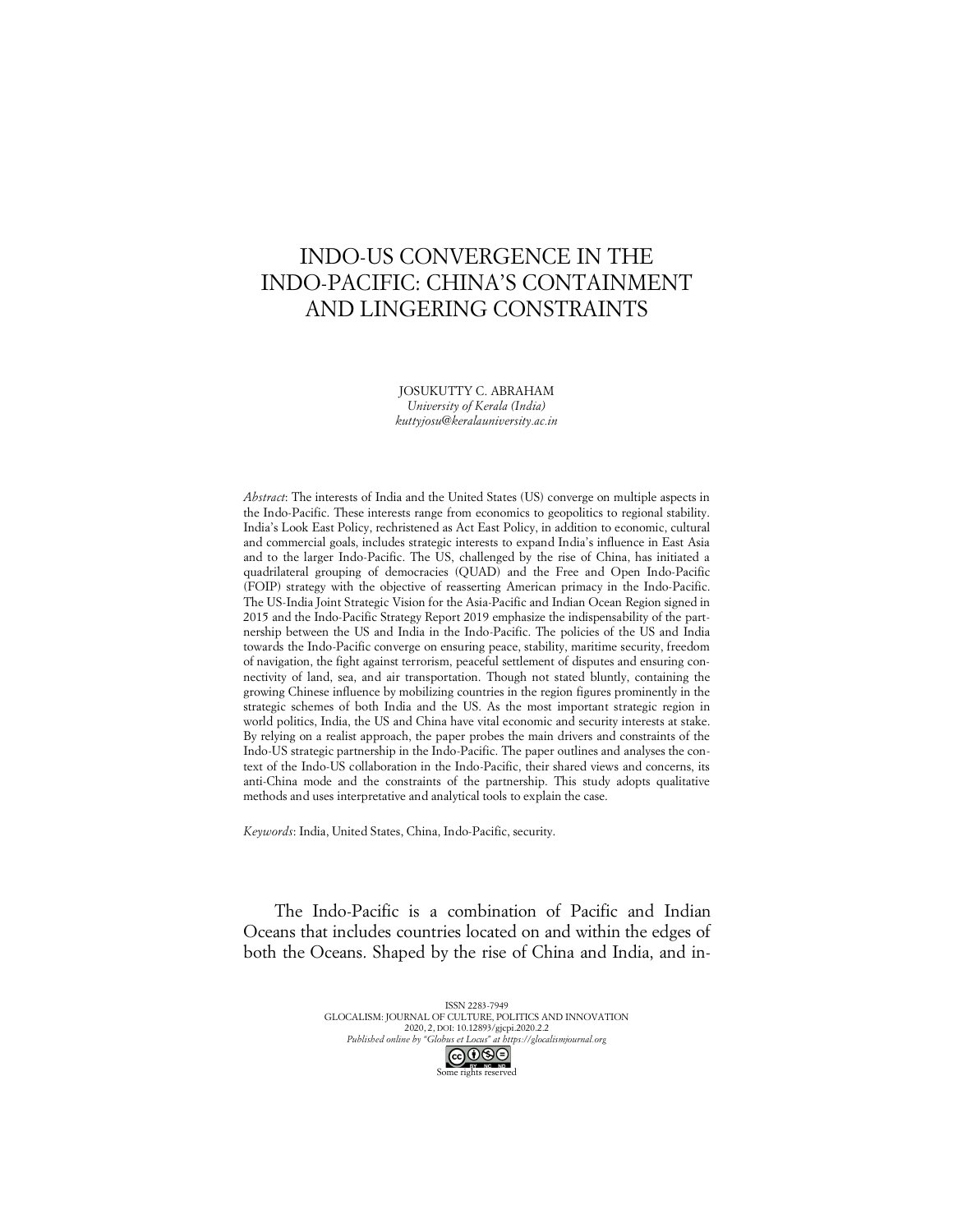#### JOSUKUTTY C. ABRAHAM

creasing economic and security connections between the Western Pacific and the Indian Oceans, the region is becoming a single strategic system and the center of world politics and economy. The key driver of the geo-strategic transformations of the region is the rise of China. Strategically the great power shift marked by the rise of China and the relative decline of the US will have great impact on the balance of power and geopolitics in the region. Disputes over maritime territories, its militarization, sovereignty claims, assertion of freedom of navigation and rule-based order are key to geopolitical transformations taking place in the Indo-Pacific. Economically, the Indo-Pacific is central in terms of availability of natural resources, trade flow and energy transportation. This region is of great strategic significance to both India and the US. It is key to India's pre-eminence in South Asia and Indian Ocean, its growing economic interests, maritime security, and great power ambitions. The huge coastline of over 7.500 km, with 1.200 islands and Exclusive Economic Zone of about 2.000.000 square km with nearly 55 percent of India's trade passing through the region is strategically crucial for India's maritime and economic interests (Kumar 2019). Maritime interests of India in the Indo-Pacific include protection from sea-based threats to territorial integrity, ensuring stability in maritime neighborhood, creation, development, sustenance of a 'Blue' Ocean-Economy, support to diasporas, and retaining a regionally favorable geopolitical maritime position (Chauhan 2019). As a rising power, India is ambitious to play a greater regional and global role in South Asia, East Asia and the larger Indo-Pacific.

As the sole superpower, the US' economic, strategic and security interests are entangled with the region. The US Pacific Commander Admiral Harry Harris in 2018 testified before the US Senate that "the US has an enduring national interest in the Indo Pacific" (Senate Armed Services Committee 2018). The US' economic interests in the region are based on ideas of free market, private finance and liberal investment. According to the US Department of State Report-2019 on Free and Open Indo-Pacific: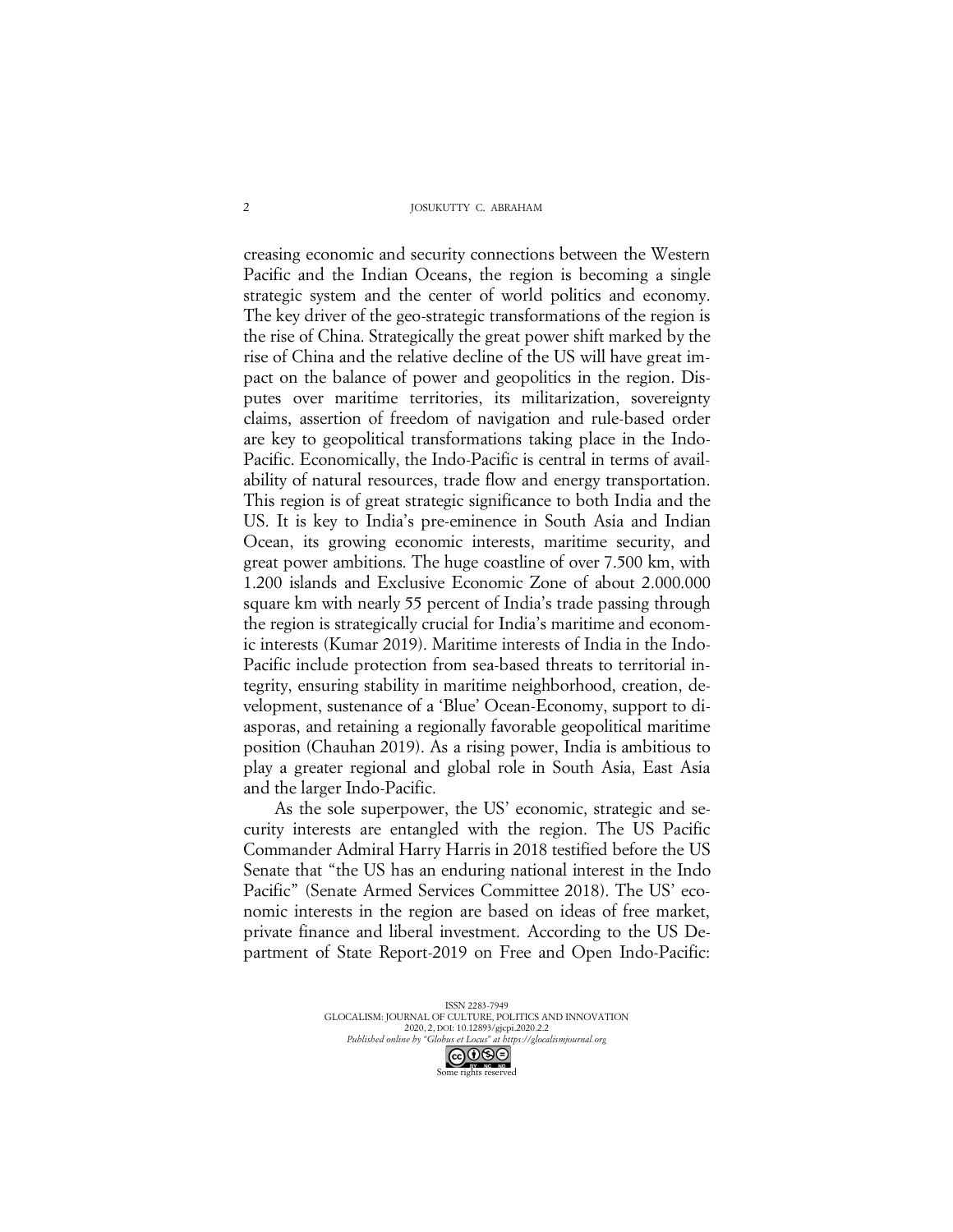the US is the largest source of foreign direct investment in the region and it has over \$1.9 trillion worth of trade with the region, supporting more than 8.1 million jobs in the United States (US Department of State 2019). It has key interests in the protection of sea-lanes of trade and communication in the region. Strategically the US considers itself a resident Indo-Pacific power with a very long maritime border stretching from the US coast to the Indian Ocean, home to the Pacific Fleet and key alliance partners which includes key non-NATO allies as well (Rosenblum 2018). It has key territorial possessions and bases in the Region which include Guam in the Western Pacific, Diego Garcia in the Indian Ocean, and Denver in Australia. The US has huge military assets in the Indo-Pacific with the objective of ensuring its hegemony in the region (Stuart 2012).

The rise of China with its massive economic and strategic investment is the first real test of US' pre-eminence in the region. The US tries to maintain its hegemony in the region with the help of potential friends and allies. India is identified by the US as an indispensable ally to ensure peace, stability, prosperity and maintain US predominance in the Indo-Pacific. Containing the growing Chinese influence constitute the underlying strategic objective of Indo-US convergence. The construct of Indo-Pacific is a case of two rivalries – in the Western Pacific between the US and China and in the Indian Ocean between India and China (Das 2019). Given the geopolitical dynamics of the region, India's ambition to become a great power and the sustainability of US predominance in world politics depend on how they work together. This probe is a realist assessment about what brings India and the US together to balance against China's rise in the Indo-Pacific and analyses the constraints that beset the partnership. In what follows, I briefly describe the growing engagement between India and the US, their shared views and interests in the context of the growing influence of China in the Indo-Pacific. Section two examines China's expansionist strategies in the Indo-Pacific and how it accentuates the anti-China mode of Indo-US convergence. The third section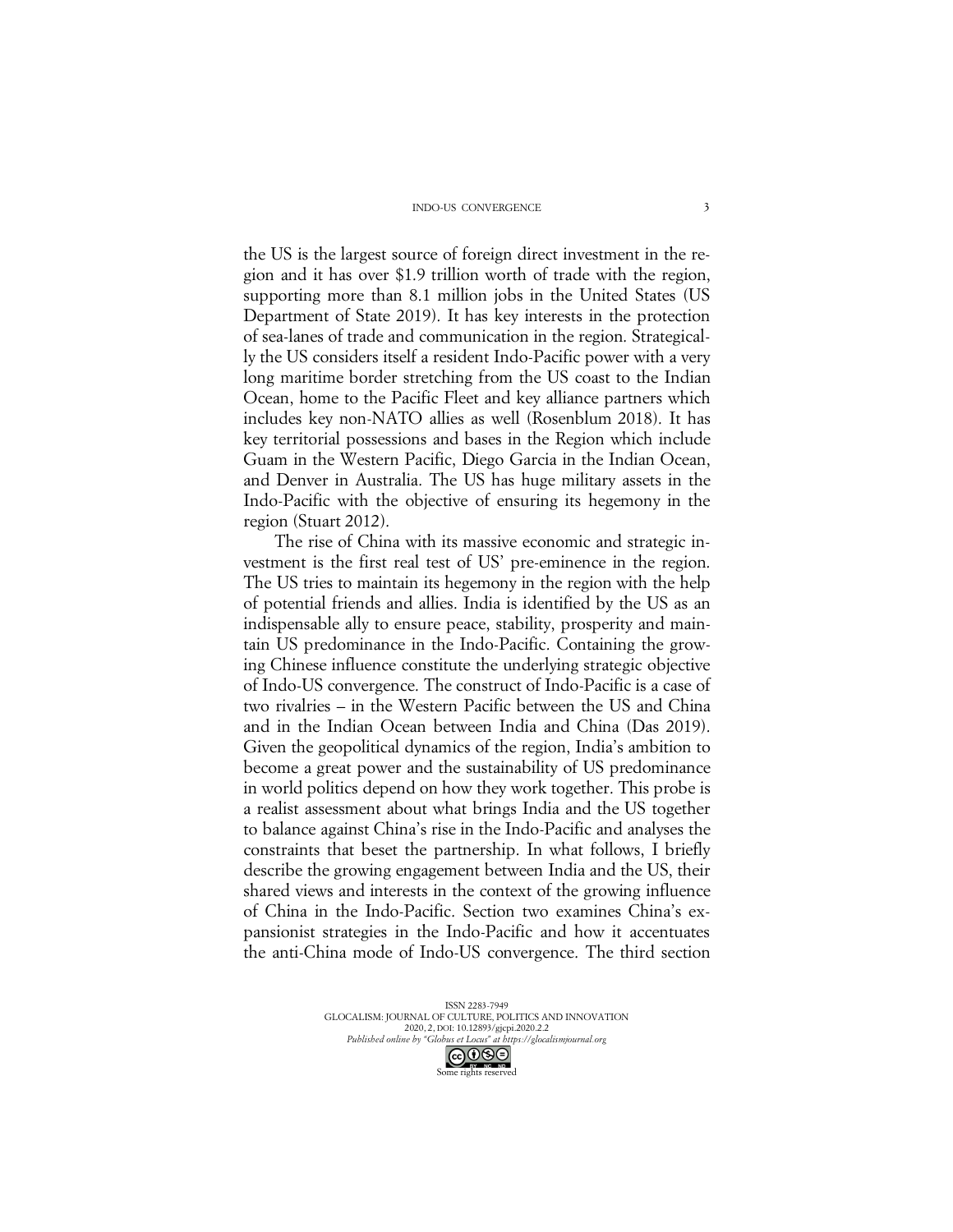analyses the constraints of Indo-US strategic partnership followed by concluding remarks.

# INDO-US ENGAGEMENT: THE NEW STRATEGIC CAMARADERIE

The growing Indo-US engagement takes place in the context of the evolving geopolitical dynamics of Indo-Pacific as a region of strategic significance. The key to this dynamics is the on-going power transition taking place in international system- the power shift from the West to the East and the corresponding resurgence of Asia (Nye Jr. 2014). The US has been the most important political, economic and security player of this region since the Second World War. China's economic growth and military capability powered by nuclear weapons and its assertiveness is a cause of apprehension not only for the US and India, but also for Japan, Indonesia, and Australia and others in the region. The US counts India as a potential player and an ally in balancing the rising power of China in the Indo-Pacific. It is even argued that India's emergence as a key player and strategic partner of the US has contributed to the emergence of Indo-Pacific as a single strategic entity (McDevitt 2013: 8). In this sense Indo-Pacific itself is constructed on the strategic convergence of interests between India and the US.

India and the US were on the opposite sides of world politics with divergent security interests and worldviews during the first four decades of their relationship. But with systemic changes effected by end of cold war and the unprecedented rise of China, India switched over to pro-US and pro-West policies (Mohan 2003: 100). India's economic resurgence and emergence as a major power further intensified the relationship with the US. Soon India and the US began to be described as "natural allies", by the top leadership of both the countries (Indian Embassy 1998). Increased diplomatic engagements with the US marked by high level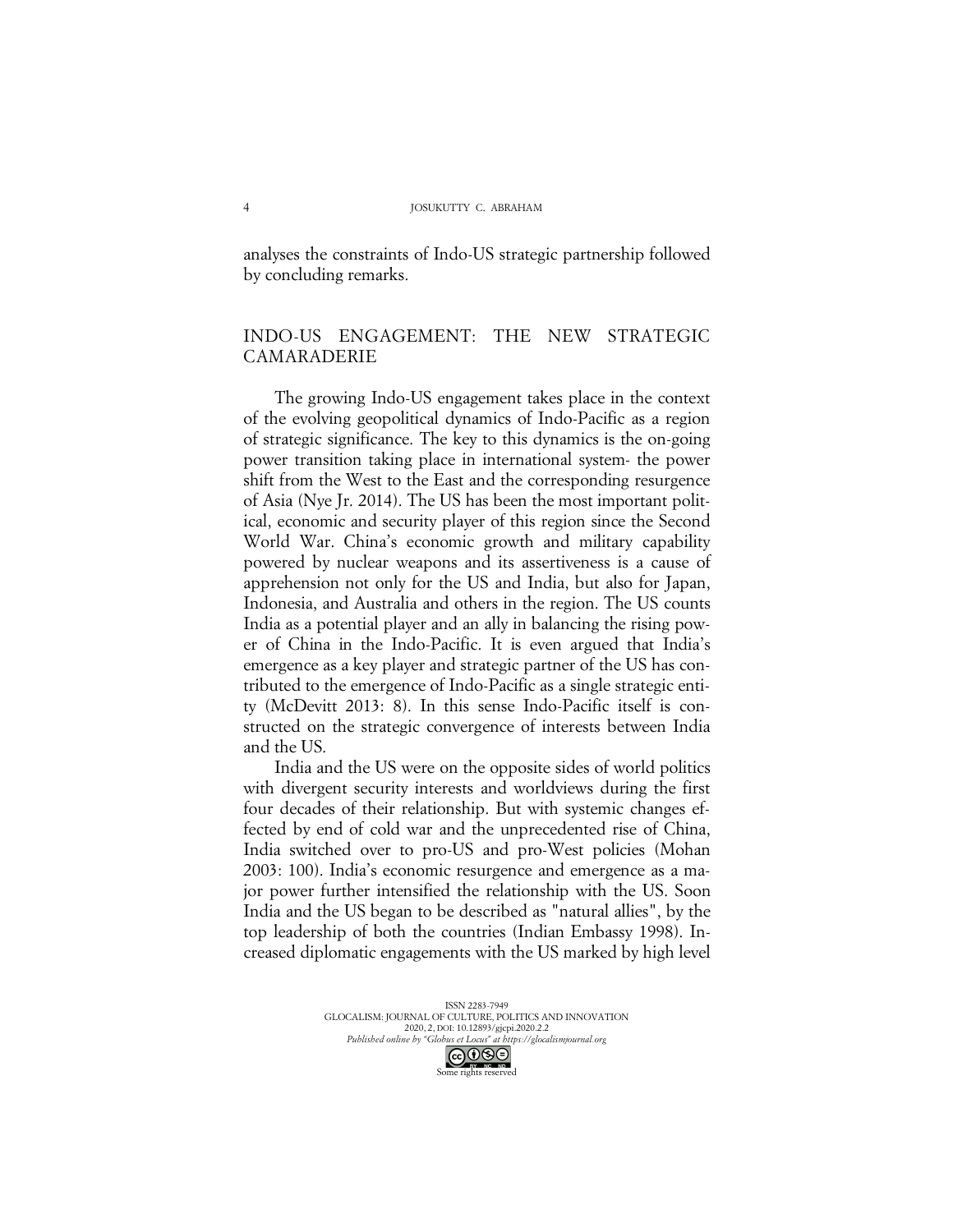visits, growing strategic understanding, deepening economic cooperation, commonalities of views, support for India's inclusion in global bodies, India toeing the US line on international issues such as sanctions on Iran and increased defense collaboration including defense trade and joint military exercises have exalted the relationship to new heights. Since 2000 every US president has visited India compared to just three in the second half of the  $20<sup>th</sup>$ century. A Central Intelligent Report characterized India as the most important swing state in international system (Tellis 2004). Condelezza Rice former US Secretary of State opined that India as a rising power can be a pillar of stability and peace in a rapidly changing Asia (Rice 2006). The Obama administration considered India-US relationship as one of the defining partnerships of the century. The Indo-US Framework for Maritime Security Cooperation-2006 counts India as a maritime counterweight to China's naval capabilities (Ministry of External Affairs 2006). The Indo-US Civilian Nuclear Deal in 2008 which recognized India as *de facto* nuclear weapon state (Mohan and Agarwal 2019), and the 2015, US-India Joint Strategic Vision for the Asia-Pacific and Indian Ocean Region that focus on the importance of Indo-US collaboration in the Indo-Pacific (The White House 2015), highlighted the potential for Indo-US strategic convergence. Total bilateral trade (goods and services) between the US and India from 1999 to 2018, increased from \$16 bn to \$142 bn makes the US, India's first and India the US' eighth largest trading partners (Ayers 2020). The US support for India, in principle, for United Nations Security Council membership and non-proliferation regimes such as Nuclear Suppliers Group, Wassenaar Agreement, Missile Technology Control Regime and Australia Group and joint fight against terrorism and non-conventional security threats further cement the relationship.

The most remarkable aspect of Indo-US convergence has been in the defense sector. The New Framework for the US-India Defense Relationship signed in 2005 and renewed in 2015 with emphasis on defense cooperation in maritime security and humanitari-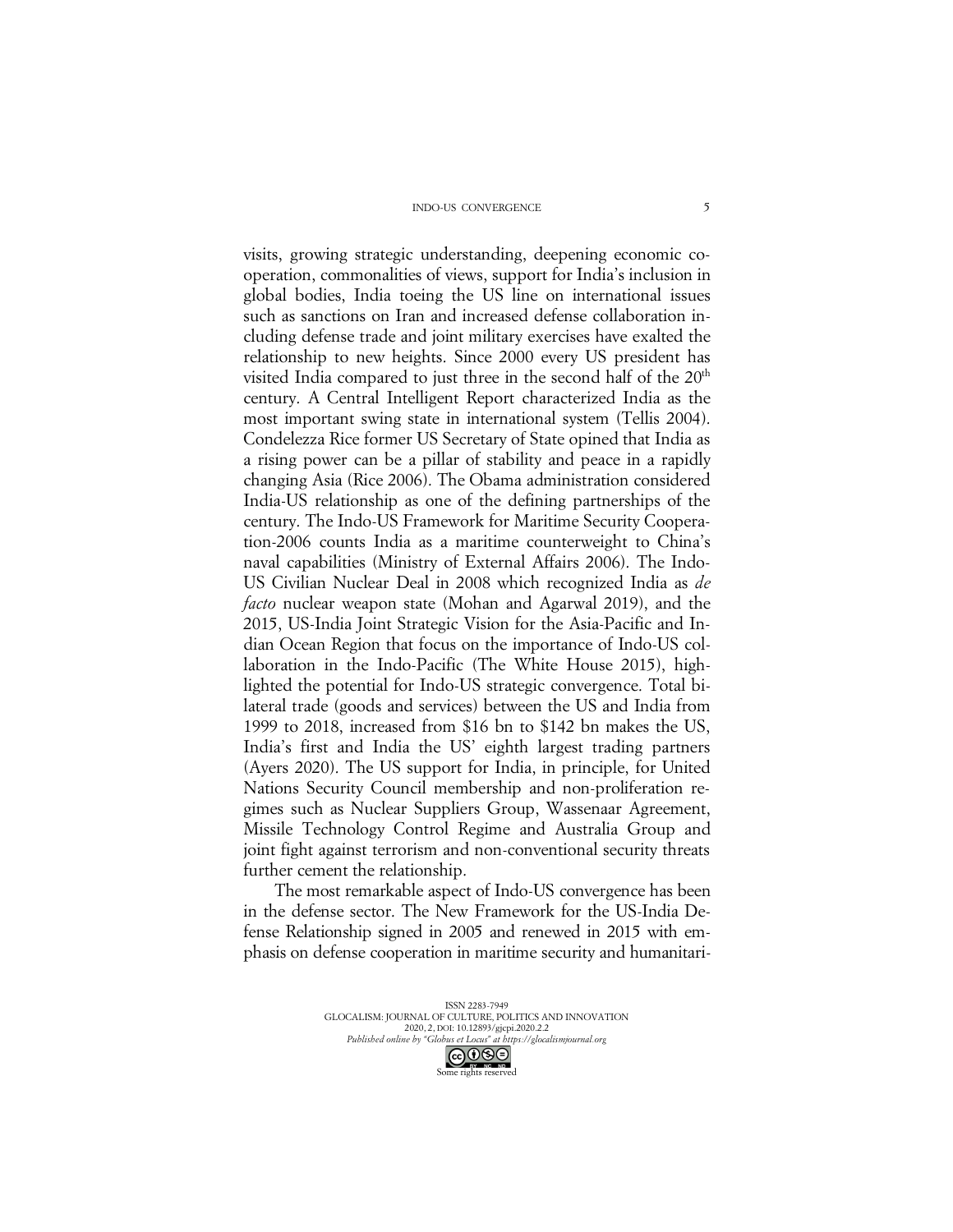#### JOSUKUTTY C. ABRAHAM

an assistance and counter terrorism (US-India Relations 1947-2020: 2020), India's designation as a "major defense partner" of the US in 2016, renaming of the US Pacific Command as Indo-Pacific Command, the 2+2 dialogue between the Defense Ministers and Foreign Ministers of the US and India on an annual basis, since 2018, signify the increasing importance of defense cooperation in bilateral relations (Sreenivasan 2019). The Foundational defense agreements signed between India and the US such as General Security of Military Information Agreement-2012, Logistics Exchange Memorandum of Agreement-2016, Communications Compatibility and Security Agreement-2018 (Lakshmi 2016), India specific version of the Communication and Information Security Memorandum of Agreement, the Industrial Security Annex in 2019 together provide for greater defense technology transfer and exchange of logistics support are of central strategic importance (Peri 2019: 9). Today the US conducts the largest number of military exercises with India than any other country (Centre for Strategic and International Studies 2016). The Malabar naval exercise, which began between India and US in 1992, has become an annual show of anti-China muscle power along with Australia and Japan. The first ever triservice military exercise, codenamed "Tiger Triumph", aimed at interoperability between the two forces of India and the US was conducted in 2019 (The Economic Times 2019). The growing arms deal between the two has become the fundamental driver and pillar of the strategic relationship. India's defense hardware purchases from the US that stood at zero in 2008 have crossed an estimated \$18 billion in 2019 (Expanding Defense Trade 2020). The defense and strategic relationship today encompasses a broad spectrum of activities from intelligence sharing to joint humanitarian and relief efforts, mutual port visits by naval ships, joint exercises, trade in military hardware, and most importantly, co-production and codevelopment of military systems. The geo-political dynamics of the Indo-Pacific marked by the rise of China is the key factor in the growing strategic and defense cooperation between India and the US.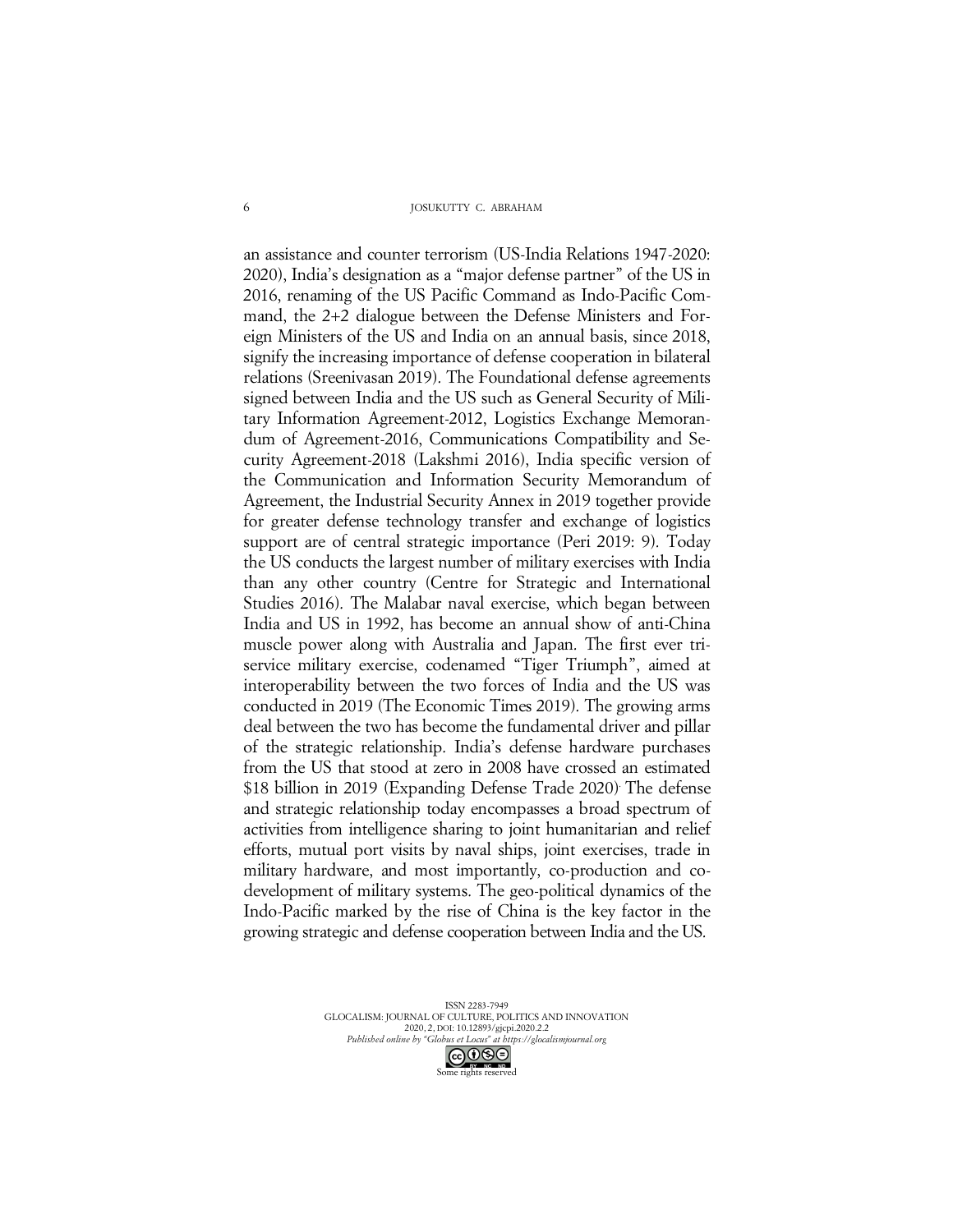# COMMONALITIES OF VIEWS, INTERESTS AND STRATEGIES

India and the US have common views and interests and face identical threats in the Indo-Pacific. Referring to Indo-US collaboration, former Indian Ambassador to the US, Nirupama Rao remarked, "Indo-Pacific is a space that impacts our destinies, whose security and prosperity is vital to both of us and we have an increasing convergence of interests" (Rao 2013). In 2018, Prime Minister of India, Narendra Modi, at the Shangri La Dialogue in Singapore, had spelt-out clearly, "India's strategic partnership with the United States is a new pillar of our shared vision of an open, stable, secure and prosperous Indo-Pacific region" (Ministry of External Affairs 2018).

The Indo-Pacific Report-2019 released by the National Maritime Foundation of India stated that India's approach to engagement with the Indo-Pacific is based on respect, dialogue, cooperation, peace and prosperity (National Maritime Foundation 2019). Similarly the US policy towards the Indo-Pacific has been guided by identical ideas as stated in the Free and Open Indo-Pacific (FOIP). The US Department of Defense's Indo-Pacific Strategy Report 2019 proclaims, "the United States and India share a common outlook on the Indo-Pacific", and defines Indo-Pacific as "a free and open region with four principles that govern American policy here: *a*) respect for sovereignty and independence; *b*) peaceful resolution of disputes; *c*) free, fair, and reciprocal trade; and *d*) adherence to international rules and norms'' (Department of Defense 2019). The Report 2019 further highlights the importance of rule of law, resilience in civil society, good governance and transparency and asserts that no one nation can or should dominate the Indo-Pacific. The US National Security Strategy (NSS) of 2017 states "a geopolitical competition between free and repressive visions of world order is taking place in the Indo-Pacific region" (National Security Strategy 2017). By implication these policy documents and statements at the highest level refer to the competition between free and open world order postulated by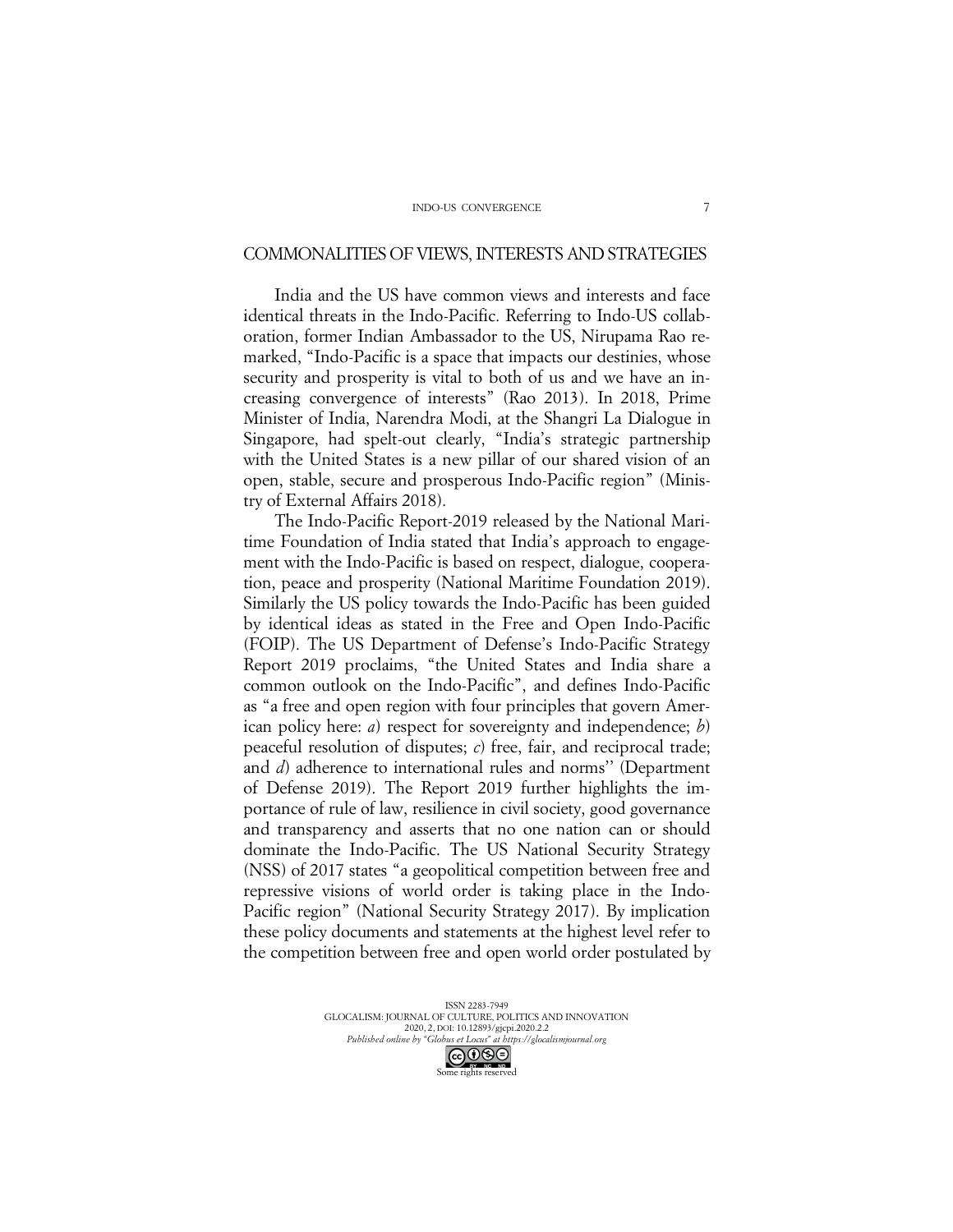the US and India on the one hand and the illiberal and closed system of China on the other. The common views on FOIP between India and US assumes a common strategic posture in response to China's aggressive maneuvering in the region.

The Look East Policy initiated in the 1990s rechristened Act East Policy (AEP) is the chief mechanism to achieve India's economic and security objectives in Indo-Pacific. The Association of South-East Asia Nations (ASEAN) is key to India's AEP. Indian Prime Minister stated in 2018 that ASEAN "has laid the foundation of the Indo-Pacific Region" and that "ASEAN centrality and unity […] lie at the heart of the new Indo-Pacific" (Thakker 2018). India's association with East Asian multilateral institutions such as ASEAN Regional Forum, the East Asia Summit, defense relationship with ASEAN countries are aimed to increase its overall influence in the region. India has identified the South China Sea as an area of interest after key parts of the Indian Ocean region. Many East Asian countries count on India as a contributor to regional stability and a balancer in the region (Mohan and Mishra 2018:165). Closer cooperation in combating terrorism, collaboration for peace and stability in the region and promotion of maritime security based on international norms and laws are pursued by India in the region (Press Information Bureau 2015). India is perceived by the US as "a net provider of security in the Indian Ocean Region and beyond" through its Look East Policy (Department of Defense 2015: 28). According to the US Department of State 2019 Report on A Free and Open Indo-Pacific: Advancing a Shared Vision, the ASEAN is central to US' FOIP concept. There is great convergence between the ASEAN's Indo-Pacific Outlook-2019 based on inclusivity, openness, good governance, and respect for international law and the US' FOIP.

The US plans to counter the Chinese challenge primarily through a network of alliances centered around the QUAD<sup>1</sup> and FOIP, which in combination constitute a security and economic strategy. The QUAD is based on shared values and cooperation on maritime security, infrastructure and connectivity in sup-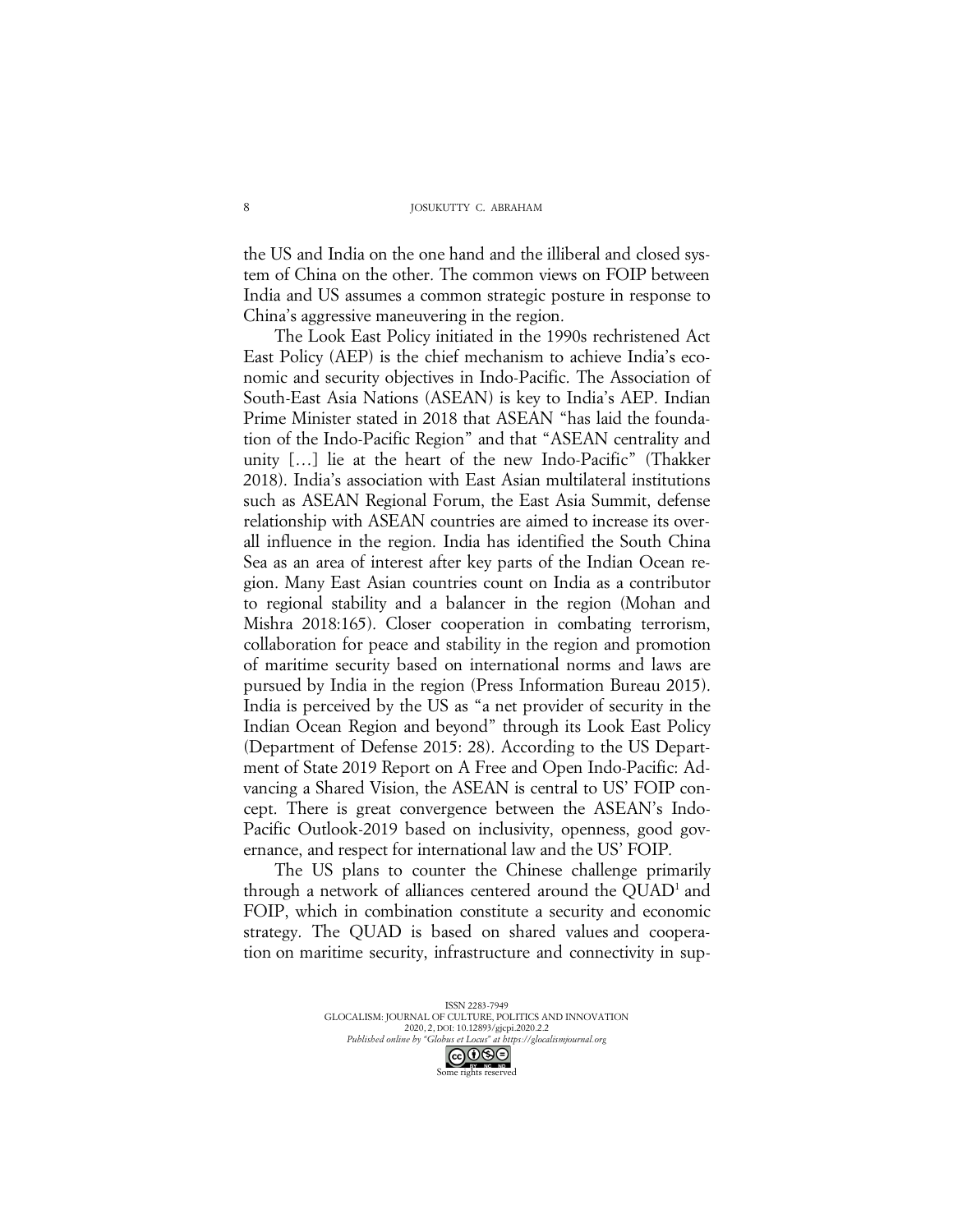port of rules-based frameworks that find resonance with the common views and interests of US and India for an open, prosperous and inclusive Indo-Pacific (Wire 2019). India's support for QUAD, which is described as the "strategic fulcrum of Indopacific" and "Asian NATO", is indicative of India shedding its aversion to military blocs and security alliances (Liu). The US has security and strategic interests connected to building "a network of states dedicated to free markets" in the Indo-Pacific through FIOP (Kim 2018). The FOIP links the economic interests of the US to free flow of capital, goods, services, and ideas around the region and insist that it is imperative to maximize the prosperity and security of the region. In other words, the FOIP which invokes freedom and security in the seas and provide an alternative to China's authoritarian rule, unilateral militarization, land reclamation in South China sea and state controlled infrastructure projects being materialized through the BRI (Tan 2020). India is a key player of the QUAD and FOIP. The US woos India on account of its potential to balance the rise of China along with US and allies (Mearsheimer and Walt 2016: 70-83).

Thus, increased diplomatic engagements, defense cooperation, deepening economic collaboration, maritime security, emphasis on shared values between India and the US that are knitted through various policy documents, and complementarity between QUAD, AEP, FOIP and innumerable treaties and agreements with an express intent to counter China constitute the basis of Indo-US strategic convergence in the Indo-Pacific.

# THREATENING RISE OF CHINA

The major driver of Indo-US strategic convergence is the growing role of China in the Indo-Pacific and their attempt to counter it. China's ambition is to become the number one power in the region and beyond by building comprehensive national power. Xi Jinping's speech at the 19<sup>th</sup> National Congress of the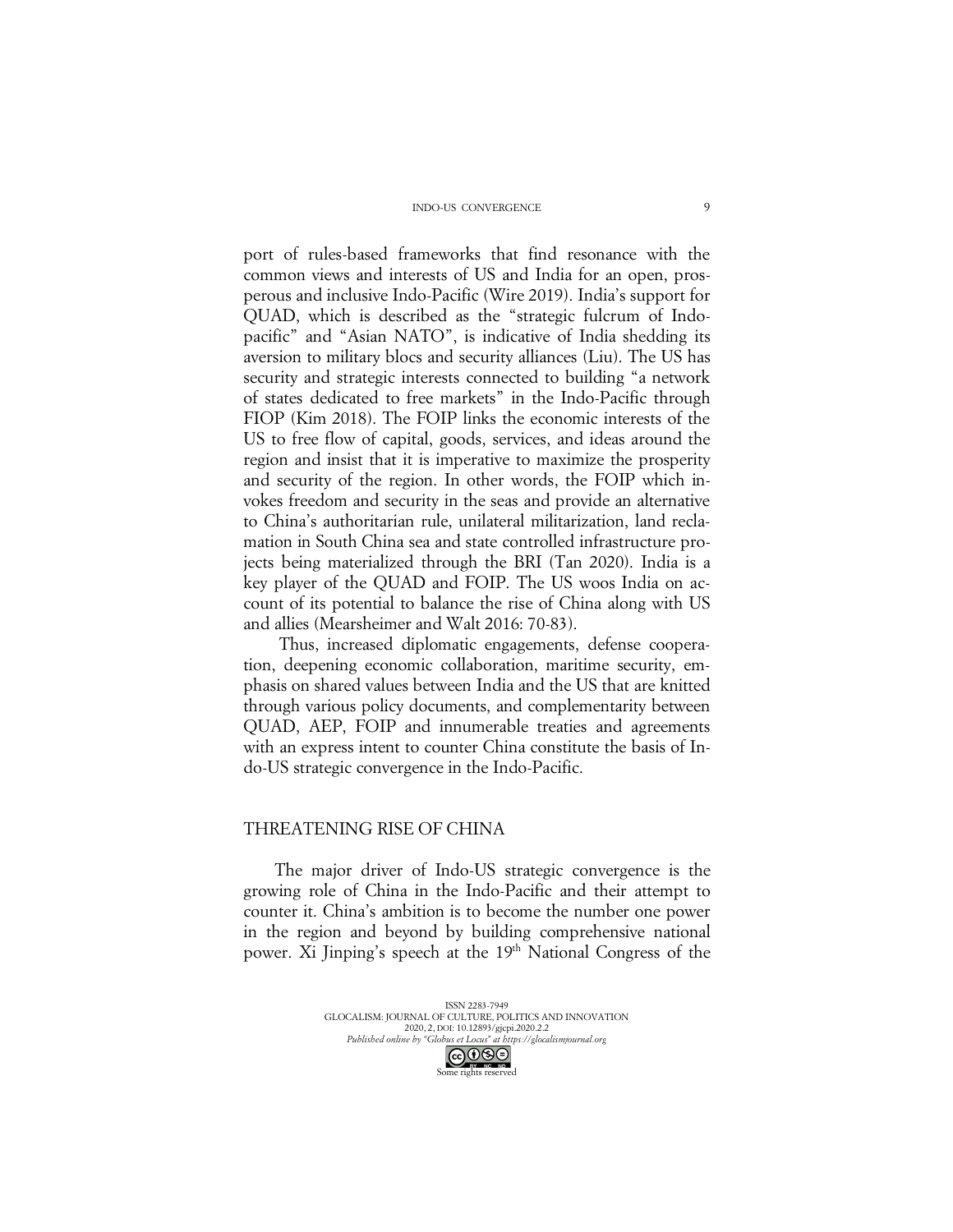Communist Party of China (CPC) clearly stated that China's aim is to transform it into a "strong maritime country" for the great rejuvenation of the Chinese nation and eventually become the number one power in the world (Xinhua 2017). China pursues four core strategic objectives in the Indo-Pacific; exerting control over its near seas, defending and advancing Chinese sovereignty claims, promoting China centered regional economic integration and the Belt and Road Initiative.

China exerts control over the near seas through military modernization by enhancing the Peoples Liberation Army's (PLA) capacity to conduct regional military operations, including what China refers to as counter intervention operations. This refers to a chain of capabilities and missions aimed at preventing foreign, especially US military forces from intervening in a conflict in China's near seas. As part of expanding its sovereignty claims China has been actively asserting its territorial and jurisdictional rights over the Spratly, Paracel and Senkaku/Diaoyu islands in both the East China and South China Seas. China seeks to change the status quo in its favor in the East China and South China Seas, through the strategy of "salami slicing"2 (Glaser 2014). The announcement of an East China Sea Air Defense Identification Zone in 2013 has been to keep away the external powers from intervening in its expansionist strategies. According to the Indian Navy sources, the Chinese Navy is expanding rapidly in the Indian Ocean Region (IOR), and at any given time there are about 7-8 vessels and 85 per cent of their defense exports are meant for the IOR (Peri 2020). Indian navy's presence and oil exploration in the South China Sea with Vietnam and joint military exercises with the US and other allies are objected to by China. Beijing's blunt statement that the "Indian Ocean is not India's Ocean" is indicative of China's realist schemes for the Indo-Pacific (Wang 2010: 97).

China's naval capability is powerful enough to curtail US influence in the region and could weaken US initiated FOIP. According to a survey conducted by the Asia Maritime Transparency Initiative (CSIS), China has conducted 25 maritime survey mis-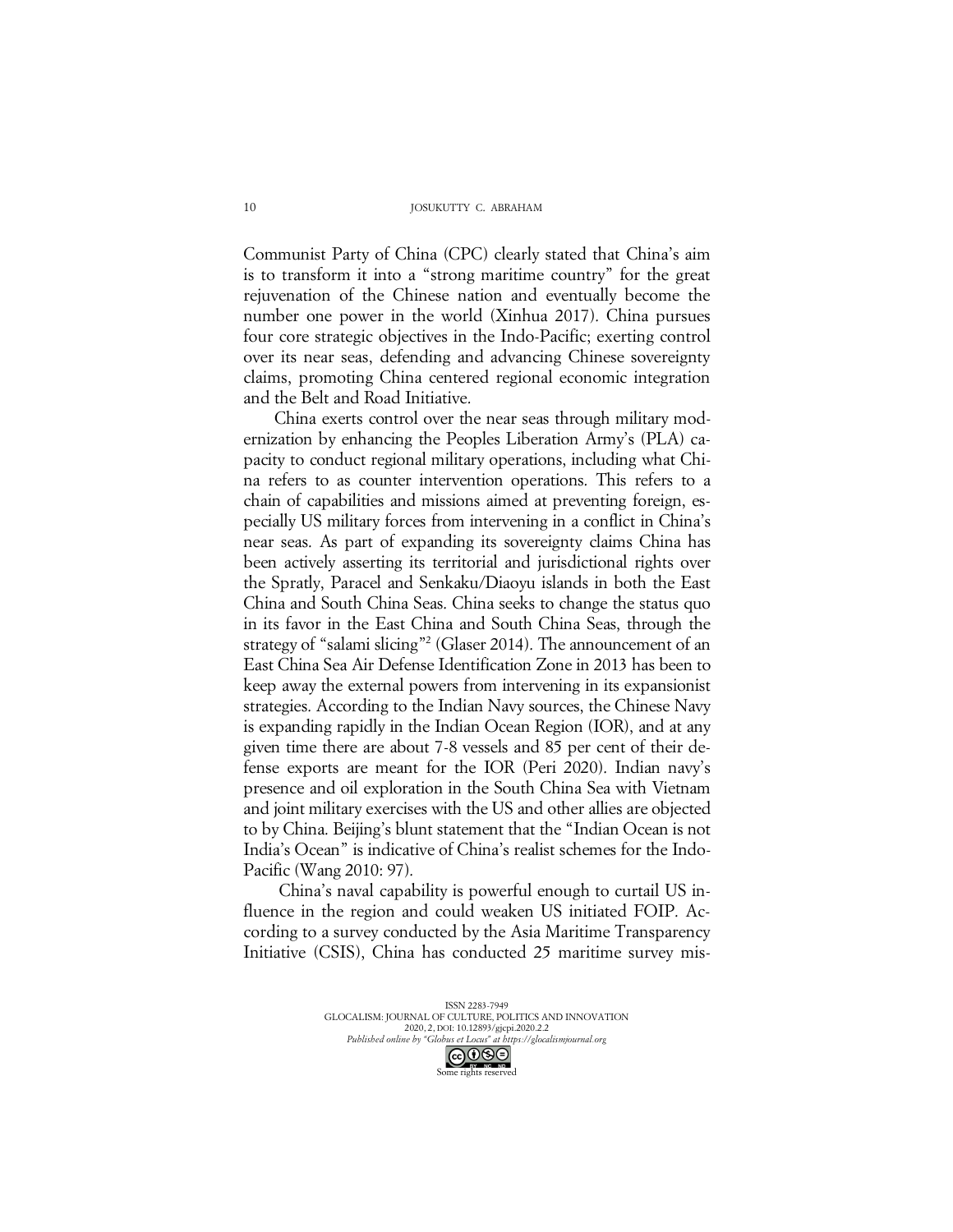sions in the Indo-Pacific between April 2019 and March 2020, compared to 27 by the US, Japan, India, Australia, France and the Philippines combined (Asia Maritime Transparency Initiative 2020). Today China has the largest Coast Guard and a maritime Militia which is capable of intimidating rivals with sheer number and threatening postures (Jai Singh 2020). China's Military Strategy White Paper 2015 highlights maritime military struggle as an important aspect of Beijing's plan to develop a blue-water navy fleet, able to carry out operations for offshore protection (The State Council of Information Office 2015). China has already consolidated its presence in Africa through dual use ports meant for civilian and military purposes as in Djibouti and Tanzania. Chinese push towards the Indian Ocean with dual use ports, increasing military exercises with regional navies, the establishment of politico-economic relationships with Pakistan, Sri Lanka, Nepal, Bangladesh, Myanmar and Maldives undermine India's interest in the region (Abraham 2018: 27-37). The military and economic aid to these countries have strengthened Chinese presence in the Indian subcontinent. China's increasing presence in South Asia is aimed at containing India's rise regionally and globally through what is called the "string of pearls" strategy<sup>3</sup>. The Chinese control of Pakistan's Gwadar port could eventually emerge as a military base facilitating interoperability between Chinese and Pakistani navies. Even in the midst of the world fighting the Covid-19, China flexed its military muscle against Japan, Vietnam, Malaysia, Philippines and Taiwan in South China Sea and India in its terrestrial borders (Kondapalli 2020).

Economic dependence on China and promoting regional economic integration are integral to Beijing's strategy of persuading its neighbors of the benefits of China's rise and dissuading them from challenging Chinese interests. In the first quarter of 2020, ASEAN overtook the European Union to become the largest trading partner of China (Asian Briefing 2020). Towards this end China has schemes such as the Maritime Silk Road, the creation of free trade zones along China's periphery, the establishment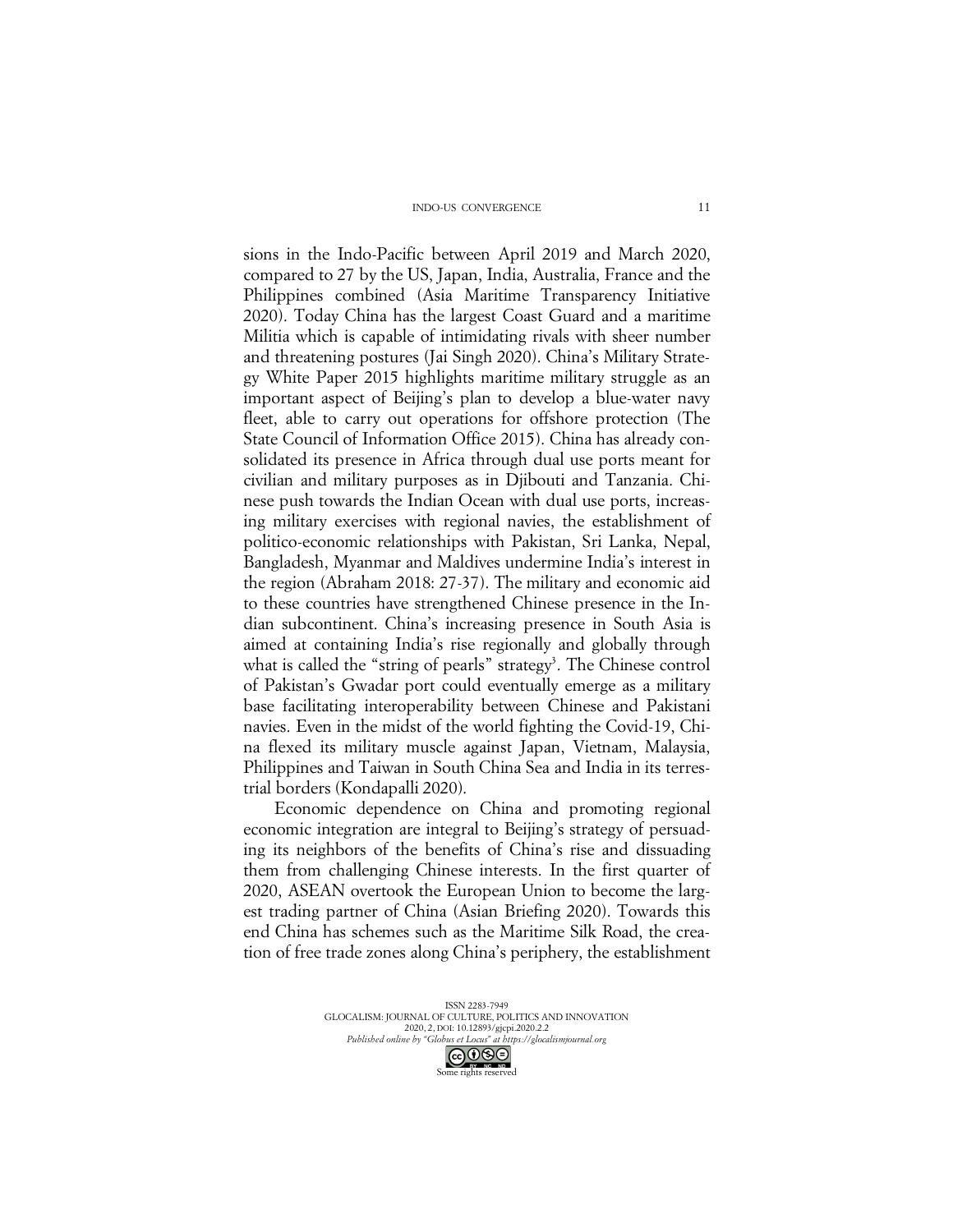of the Asian Infrastructure Investment Bank, China funded infrastructure projects and Regional Comprehensive Economic Partnership (RCEP). The Maritime Silk Road focuses on enlarging China's control over some of the world's most strategic waterways in the South China Sea and make China an important player in the Indian Ocean region.

China's expansionist agenda and aggressive postures challenge the US hegemony and Indian interests simultaneously and have transformed the Indo-US convergence into anti-China mode. The US sees China's rise and behavior as a source of acute instability and have repeatedly stressed the need for China to adhere to a rules-based order, specifically by observing the United Nations Convention on the Law of the Seas (UNCLOS). In July 2016 India and the US supported the UNCLOS Arbitration Tribunal Award which declared China's Nine Dash Lane claims invalid (Singh 2016). The 2015 US-India Joint Strategic Vision for the Asia-Pacific and Indian Ocean Region, the 2017 US National Security Strategy (The White House 2017) the US Department of Defense, Indo-Pacific Strategy Report-2019 categorically postulate China's revisionist agenda to mold a world opposed to US values and the use of military modernization and coercive economics measures for the realization of the same.

The US counters the Chinese naval power by military deployment and regular freedom of navigation operations in the South China Sea. A report by the National Institute of South China Sea Studies, a Chinese Think Tank, states that the US has enlisted 60 percent of its Navy ships, 55 per cent of its Army and two-thirds of its Marine Corps of the Indo-Pacific Command in the region (Xuanzun 2020). The Trump administration has conducted 22 "freedom of navigation" exercises till date compared to 4 by Obama in eight years (The Hindu 2020). The patrolling of the Indo-Pacific waters by three US Aircraft Carriers accompanied by other naval assortments even in the worst days of covid-19 pandemic is indicative of the intensive power struggle.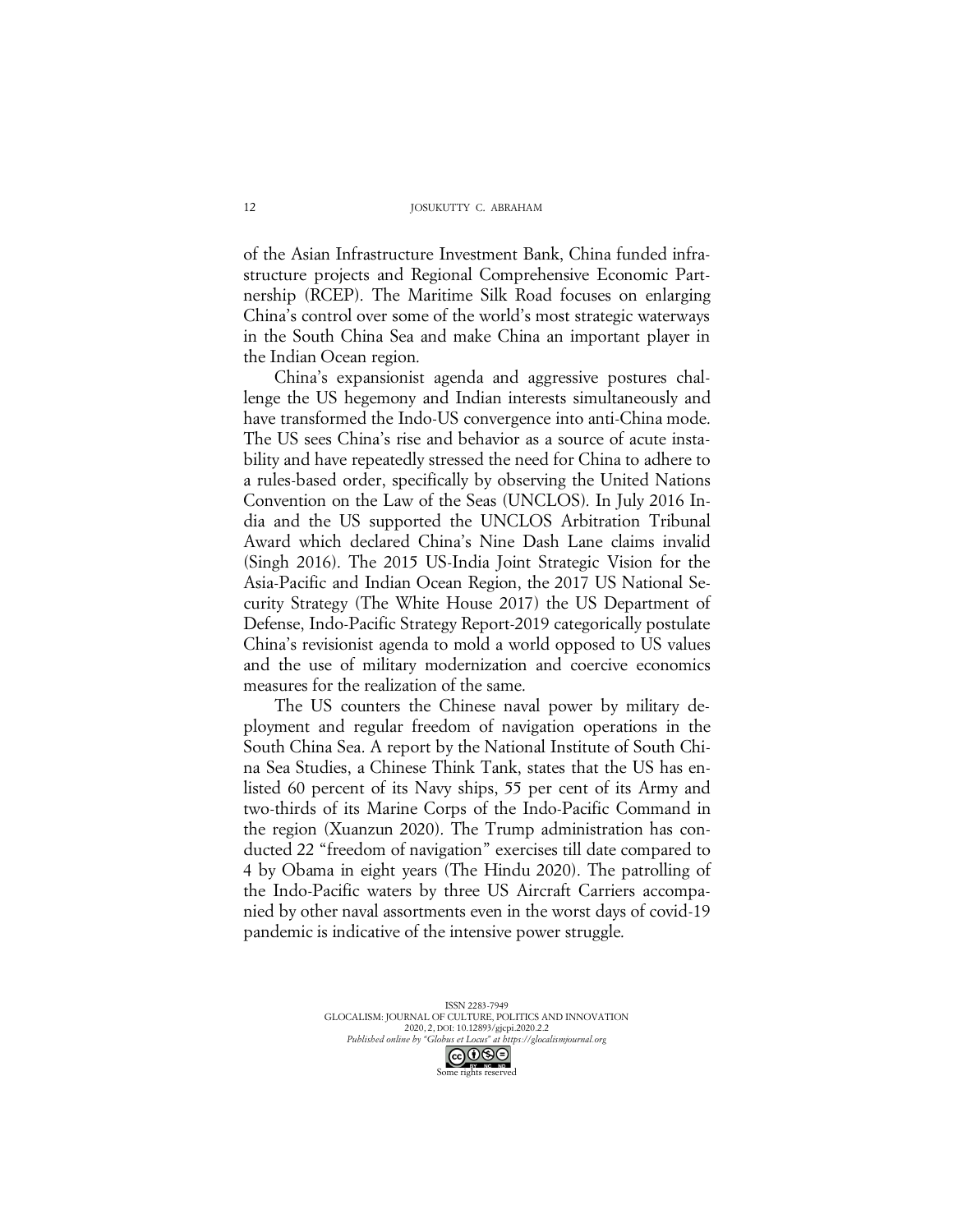Indian strategic analysts Mohan Malik, C. Raja Mohan, T.P. Sreenivasan, Brahma Chellany consider China as India's number one threat and Indo-Pacific as the "rivalry arc'' between the two. The India-US collaboration through QUAD, Act East Policy, common views on FOIP, partnership with allies, defense deals, joint military exercises, high level diplomatic exchanges and port calls are meant to counter China's unilateralism, militarization and discard for rule based order.

### CONSTRAINTS IN CONVERGENCE

Indo-US convergence in the context of Indo-Pacific is beset with certain constraints that are visible at four levels. First, India and the United States have different geographic perceptions of what constitutes the Indo-Pacific and its strategic mapping. The US view of Indo-Pacific extends from the West coast of India in the Indian Ocean to the West coast of the US in the Pacific Ocean, whereas India, regards the "Indo" to indicate the whole of the Indian Ocean, stretching from South Africa to Australia (Singh 2019). The strategically important Western Indian Ocean does not figure in the US conception. This divergence in strategic mapping is significant because it signals divergent strategic priorities for the two countries. The US consistently has supported a bigger military role for India in the Pacific Ocean, but for India, the Indian Ocean is more important than the Pacific. If India is a central partner for the US in the Indo-Pacific, the regional strategy must take into account the aims and objectives of both parties. This incongruence is reflected in the opinion of India's External Affairs Minister S. Jaishankar who stated at the 2019 Delhi Dialogue conference that one of the problems in building partnerships in the Indo-Pacific maritime region was the lack of consensus on what such a concept meant or even its geographic extent (The Hindu 2019). Because of this difference in strategic mapping the US navy's cooperation with the Indian navy is confined to the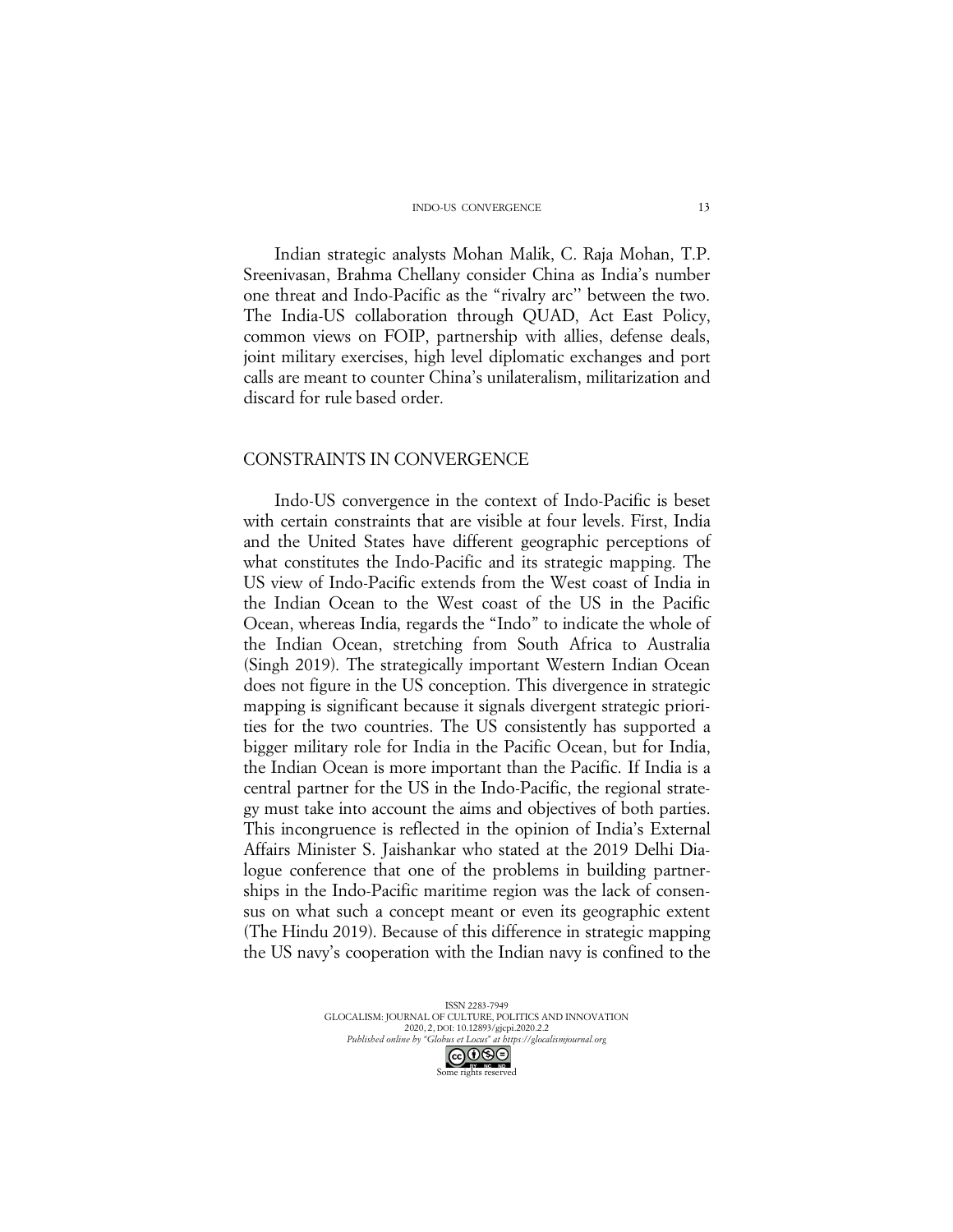Eastern half of the Indo-Pacific region whereas at the Western end, where India's vital interests are intertwined, maritime cooperation with the US is minimal (Wire 2017). Again the US accords least importance to India's concerns over Chinese Navy's India specific activities in the Indian Ocean (Observer Research Foundation 2018).

Second, the Indo-US partnership lacks the strategic depth of an alliance. When alliances are characterized by binding responses by parties to specific events, strategic partnerships are opportunistic in nature. India has a historically rooted aversion to alliances and military oriented security partnerships. India-US strategic partnership is characterized by joint military exercises, intelligence sharing to diplomatic consultations, and a whole range of treaties in myriad fields and high end defense deals on par with that of the United States' closest allies and partners. Despite these strong connectivity, it is contended that the US-India military partnership has not developed the "habits of cooperation" that the US typically enjoys with its closest partners (Ladwick, Mukherjee 2019) and the relationship has high dose of uncertainty about the US intentions in the region (Shankar 2017). The 2019 US decision to end the special trade status given to India since 1970 that allowed entry of tariff free goods to US market is a case in point. The fragility of the alliance is also visible in the functioning of the QUAD, FOIP and AEP. The QUAD has the problem of structural inability and divergence of opinions on the threat China poses to the members and the strategies to be adopted to deal with it. It remains unclear whether the US can allocate the resources needed to accomplish its objectives and coherently wed its strategic ambitions with the interests of other regional actors (Brattberg, Philippe 2019). The US response to China's coercive measures to enforce disputed sovereignty claims with countries in the South China Sea including to its allies have been limited to normative liberal preaching on freedom of navigation (Flournoy 2020). The FOIP lacks credibility to counter China's massive developmental projects through the Maritime Silk Road. The Act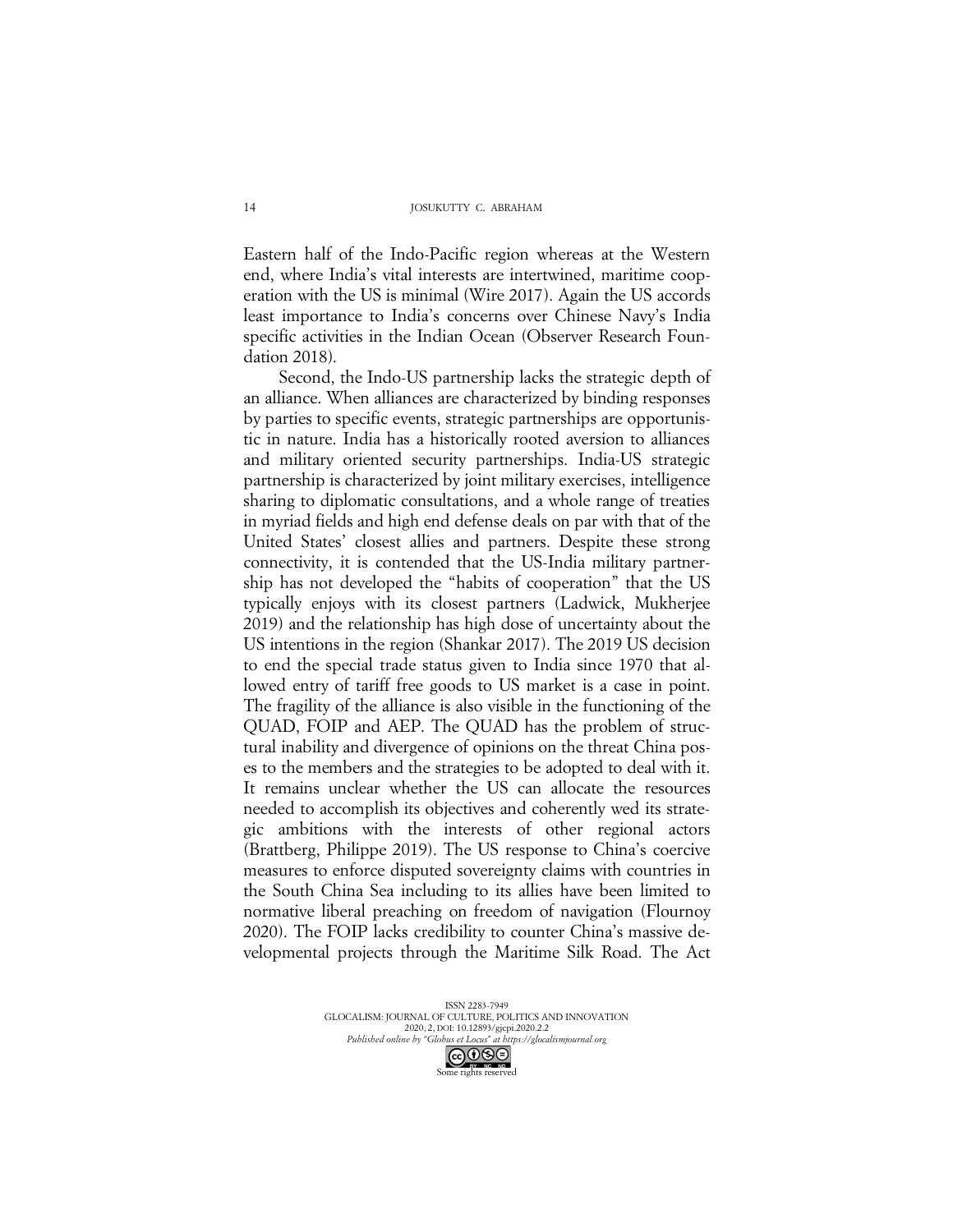East policy which is central to India's Indo-Pacific strategy is more of an economic and soft power endeavor than a security plan. The policy, so far, has not helped India to attain a favorable balance of power in the Indo-Pacific (Jaishankar 2019). India's ambiguity to align completely with the QUAD, emphasis on economic and commercial relations with ASEAN, frequent vacillations in Indo-US relations over tariff hikes and H-IBVisa, skepticism to embrace market economy to the satisfaction of the US, aversion to bloc politics, big power ambitions, the policy of multialignment and strategic autonomy<sup>4</sup>, unwillingness for joint patrolling with the US Navy in South China Sea, wavering positions on the Malabar exercise and reluctance to align completely with the US in its rivalry with China are indicative of strategic deficit in the partnership. The implication is that Indo-US convergence in the Indo-Pacific lacks a comprehensive plan and machinery for the realization of the stated objectives.

Third, there are differences between India and the US over issues that are of key security concern to India. India's most important security threat is at the terrestrial borders with Pakistan and China. India and the US have not so far entered into any understanding to deal with this threat. Despite India's opposition, the US has continued with its military aid to Pakistan and considers Pakistan vital for US' foreign policy and national interests, reports the Congressional Research Service (Iqbal 2015). Pakistan has a history of using US supplied weapons against India in border conflicts and proxy wars. In the recent stand off between India and China in the border at Galwan valley in June 2020, the US response was muted and neutral.

Fourth, is India's strategic ambiguity to deal with China. India's relationship with China is complex for many reasons. China is India's most important neighbor with seemingly protracted border disputes with no signs of resolution in sight and at the same time one of its biggest trading partners. In economic strength, military capability and political might China is way ahead of India. India considers China a threat to its security and a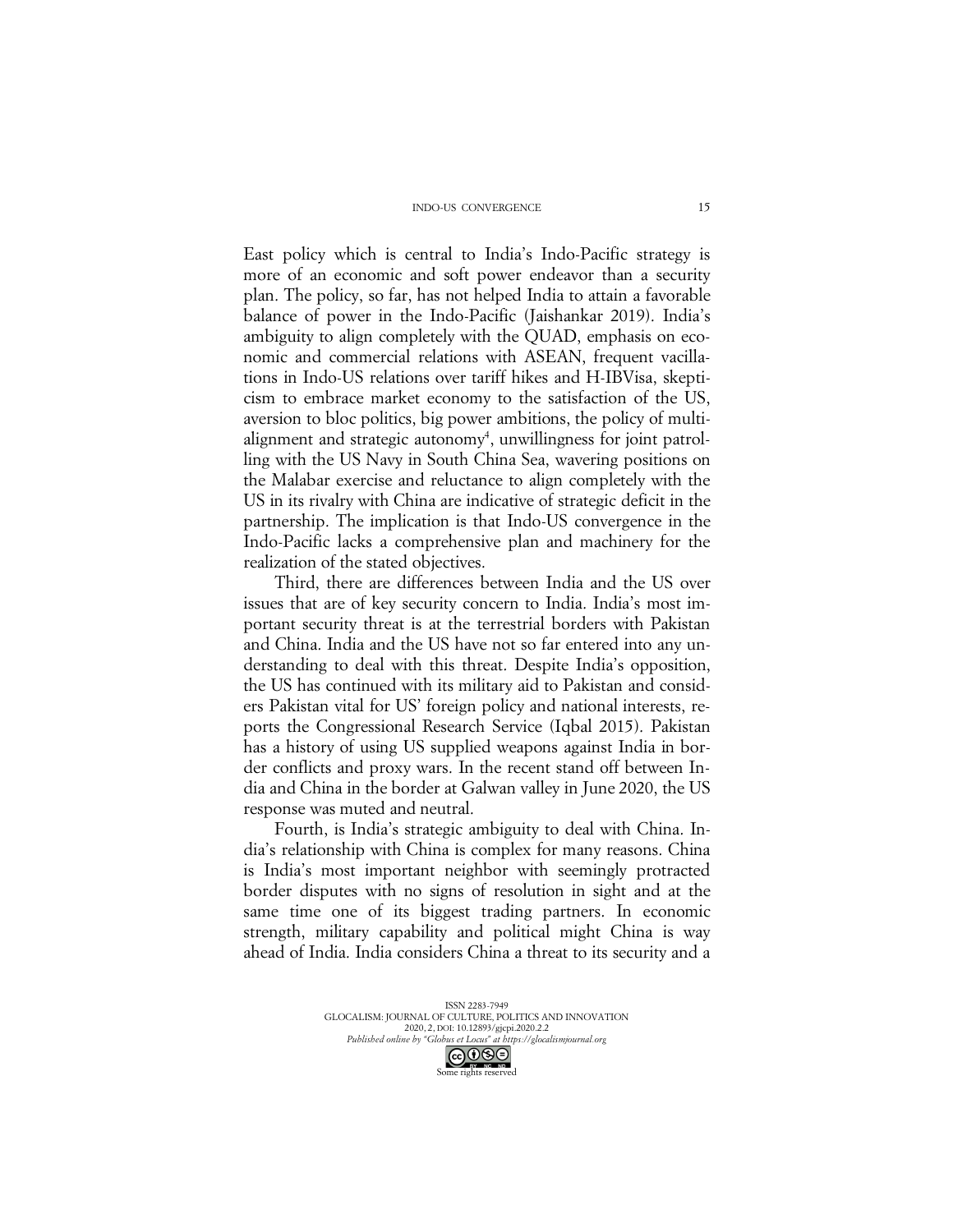check on its global and regional influence and big power ambitions. Should India deal with China through means of confrontation or cooperation is the biggest dilemma. There are conflicting signals from official circles in India as visible in various policies. India does not see "Indo-Pacific" an entirely security-oriented scheme against China. At the Shangri-La Dialogue in 2018 it was categorically stated that India does not consider the Indo-Pacific Region as a strategy or grouping directed against any country. Both India and Chinese leaders have emphasized the need for cooperative relationships between the two for the realization of Asian century. On the one hand, India partners with the US and allies in the Indo-Pacific against China, and on the other hand, strives for a peaceful relationship with it. Rajagopalan calls it evasive balancing which is a combination of balancing and reassurance happening simultaneously in India's relationship with China (Rajagopalan 2020). This ambiguity handicaps India to evolve a clear policy in the Indo-Pacific against China. These limitations restrict Indo-US strategic partnership in the Indo-Pacific.

## **CONCLUSION**

Indo-US convergence in the Indo-Pacific is based on a set of common views, interests and challenges. Though apparently liberal economic and political arguments constitute the basis of the partnership, in reality the rise of China on a realist prism constitutes the rationale of the strategic and security convergence between India and the US. Both India and the US are reluctant to state openly that containment of China, in realist terms, constitute the key objective of the partnership. India's objective is to maintain its predominance in South Asia and consolidate its strategic primacy as an Indian Ocean state and extend it beyond the region. The objective of the US is to maintain and consolidate its hegemonic role in the Indo-Pacific. This is possible only by containing the rise of China. The US as the net security provider in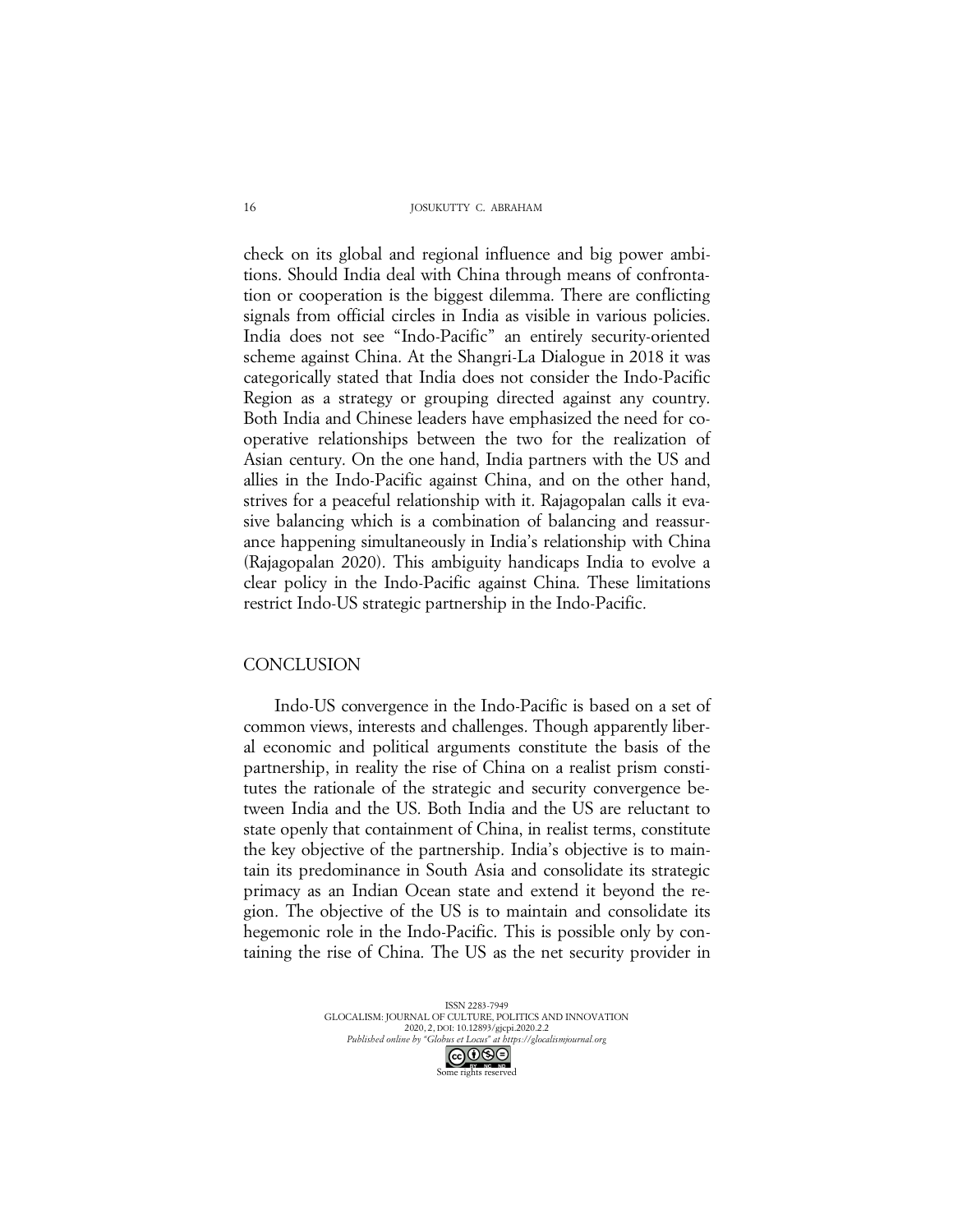this region supports a key role for India in this endeavor. In reciprocity India supports a dominant role for the US as an extra regional power in the region. But India is skeptical to take on China directly. Though the US has supported a bigger role for India which is in agreement with India's big power ambitions, India is cautious of challenging China's core interests, especially in the South China Sea (Hall 2018: 65-81). This has to be read along with the gap in the relative capabilities and contradictions in the strategies adopted by the US and India in the Indo-Pacific.

Despite the deepening of bilateral relations, India is reticent and circumspect to openly align with the US especially in security related joint ventures. India's continued adherence to certain traditional tenets of its foreign policy such as strategic autonomy, multi-alignment and inclusive order is contrary to hardcore security alliances and bloc politics. India focuses more on the economic and soft power aspects of the relationship whereas the US stresses on strategic and security issues giving more importance to military cooperation and joint operations. The US has not done enough to reassure India of its reliability as a partner under all circumstances and in all terrains – both oceanic and terrestrial. That is why India has resisted the idea of joint-patrols in the South China Sea. This blocks the graduation of their collaboration into a truly strategic partnership, especially at the security front, against China.

The differences between India and the US in strategic mapping of Indo-Pacific, lack of strategic depth in the partnership, US' lackadaisical approach to India's priority security threats at its borders with China and Pakistan, conflicting priorities of Act East Policy and the QUAD, reluctance to admit publicly the underlying realist objective of containing China and India's ambiguity over how to deal with China render India-US collaboration in the Indo-Pacific strategically reticent and to a great extent ineffective. Therefore, a full-fledged strategic partnership between India and US with the underlying objective of containing China is unlikely to materialize in the foreseeable future. India will not completely align with the US against China rather it would accommodate US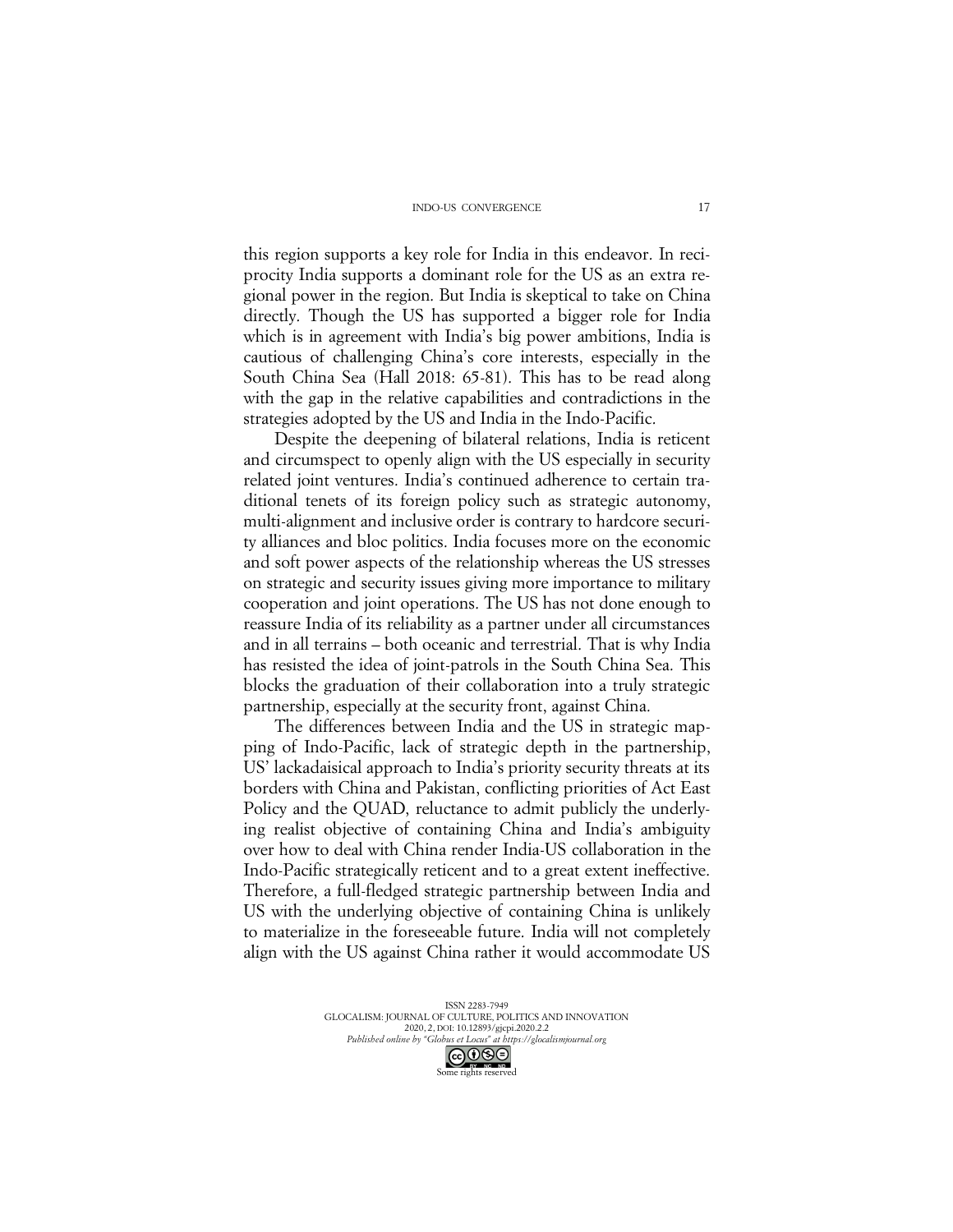interests to the point of not provoking China directly. India will ambiguously balance between the US and China with the objective of promoting India's interest in the region. The objective of evolving a regional security mechanism in the Indo-Pacific to ensure peace, stability, progress and security is unlikely to be materialized on account of the inherent limitations and contradictions in the partnership. However, the act of convergence between India and the US will continue in the context of the geopolitics of the region characterized by the rise of China.

### **NOTES**

<sup>1</sup> The QUAD has been a quadrilateral alliance of "maritime democracies" Australia, India, US and Japan put forth by Japanese Prime Minister Shinzo Abe in 2007 with the primary objective of containing China through alliances and military build up with focus on a rulebased order. The US administration under Trump has reactivated it as QUAD 2.0 in 2017.

<sup>2</sup> "Salami slicing" (cabbage strategy) refers to the Chinese strategy of eventually dominating a landscape in which they cabbage-targeted areas for seizure slowly piece by piece. This strategy of territorial expansion has been followed in the South China Sea and the territorial borders with India. 3 "String of Pearls" is a Chinese plan to acquire several strategically located ports and

naval bases in South Asian countries- Pakistan, Bangladesh, Sri Lanka, Maldives and Myanmar. India views it as a strategy to encircle it with China's naval capability with an objective to contain India in South Asia and consolidate China's primacy in the Asian region at large.

<sup>4</sup> Strategic autonomy, a central principle of India's foreign policy, stands for independent foreign and security policies. The policy of multi-alignment emphasizes engagement in regional multilateral institutions and the use of strategic partnerships to boost economic development and national security without ideological or other constraints.

#### REFERENCES

J.C. Abraham (2018), *The Maritime Transformation of Asia-Pacific: Interdependence and Security: Indian and Japanese Visions,* in *India and Japan; Growing Partnership and Opportunities for Cooperation* (Kochi: Centre for Strategic Studies), pp. 27-37.

Asia Maritime Transparency Initiative (CSIS) (2020), *A Survey of Marine Research Vessels in the Indo-Pacific,* https://amti.csis.org/a-survey-of-marine-research-vessels-in-theindo-pacific.

> ISSN 2283-7949 GLOCALISM: JOURNAL OF CULTURE, POLITICS AND INNOVATION 2020, 2, DOI: 10.12893/gjcpi.2020.2.2 *Published online by "Globus et Locus" at https://glocalismjournal.org*



18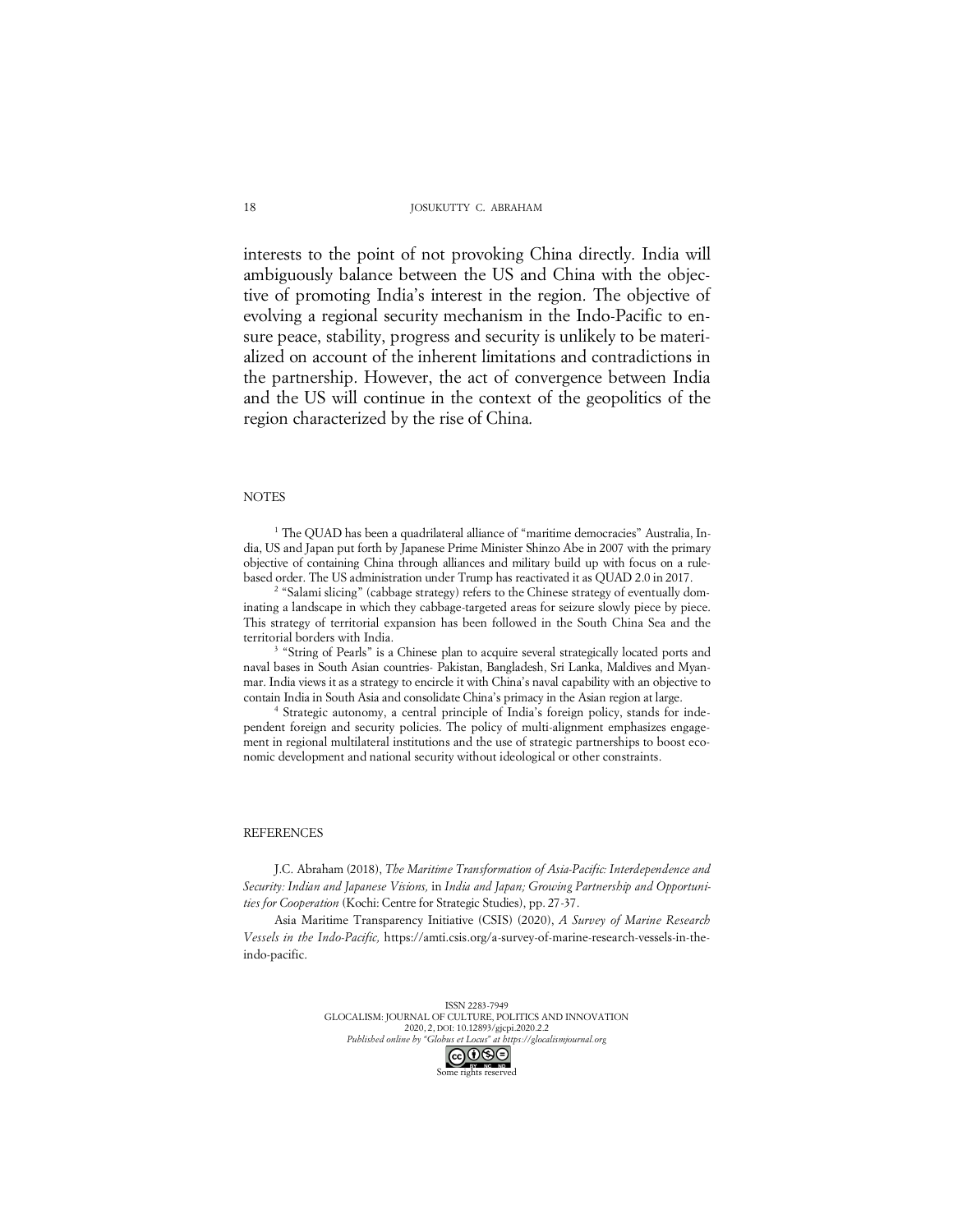Asian Briefing (2020), https://www.aseanbriefing.com/news/aseanovertakes-eu-beco me-chinas-top-trading-partner-q1-2020.

E. Brattberg, P. Le Corre (2019), *The Case for Transatlantic Cooperation in the Indo-Pacific*, Carnegie Endowment for International Peace, Working Paper, https://carnegieend owment.org/2019/12/18/case-for-transatlantic-cooperation-in-indo-pacifi c-pub-80632.

Centre for Strategic and International Studies (2016), *U.S.-India Security and Defense Cooperation,* https://www.csis.org/programs/wadhwani-chair-us-india-policy-studies /pastindia-chair-projects/us-india-security.

P. Chauhan (2019), *The Security Dimension in the Indo-Pacific: Military-Strategic Issues,* in *Indo-pacific Report 2019: Indo-pacific Partnership Realizing the Benefits of Economic and Maritime Cooperation* (New Delhi: National Maritime Foundation).

U. Das, (2019), *Understanding the Indo-Pacific: A Case of Two Rivalries,* https://south asianvoices.org/understanding-the-indo-pacific-a-case-of-two-rivalries.

Department of Defense (2015), *Asia-Pacific Maritime Security Strategy*, http://www.def ense.gov/News-Article-View/Article/614488/us-outlines-asiapacific-maritime-security-strategy.

Department of Defense (2019), *Indo-Pacific Strategy Report: Preparedness, Partnerships, and Promoting a Networked Region,* https://media.defense.gov/2019/jul/01/2002152 311/-1/-1/1/department-of-defense-indo-pacific-strategy-report-2019.pdf.

Expanding defence trade behind strong India-US relations (2020), *https://www.li vemint.com/news/india/expanding-defence-trade-behind-strong-india-us-relations-115824812 6380.html*.

M.A. Flournoy (2020), *How to Prevent a War in Asia, The Erosion of American Deterrence Raises the Risk of Chinese Miscalculation*, https://www.foreignaffairs.com/articles/united-states/2020-06- 18/how-prevent-war-asia.

B.S. Glaser (2014), *Statement before the U.S. House Armed Services Subcommittee on Sea power and Projection Forces and the House Foreign Affairs Subcommittee on the Asia Pacific,* http://csis.org/files/attachments/ts140114\_glaser.pdf.

I. Hall (2018*), India's Responses to U.S.-China Rivalry in the South China Sea,* in H. Feng, K. He (eds.), *U.S. China Competition and the South China Sea Disputes* (London: Routledge), pp. 65-81.

Indian Embassy (1998), *Speech of Atal Bihari Vajpayee at the Asia Society,* New York, http://www.indianemhassy.org/nspecial/cahinet/Primeminister/pm(asiasociety).

A. Iqbal, (2015), *US hands over used combat aircraft, other weapons*, in "Dawn", www.dawn.com/news/1180506 accessed on 15-08-2016.

D. Jaishankar (2019)*, Acting East: India in the Indo-Pacific,* Brookings India Impact Series, Brookings Institution India Center.

C.A. Jai Singh (2020)*, China's maritime aggression and options for India*, https://www.finan cialexpress.com/defence/chinas-maritime-aggression-and-options-for-in dia/1945508.

A.B. Kim (2018), *Why the Indo-pacific is a critical Region for US interests,* The Heritage Foundation, https://www.heritage.org/global-politics/commentary/why-the-indo-pacificcritical-region-us-engagement.

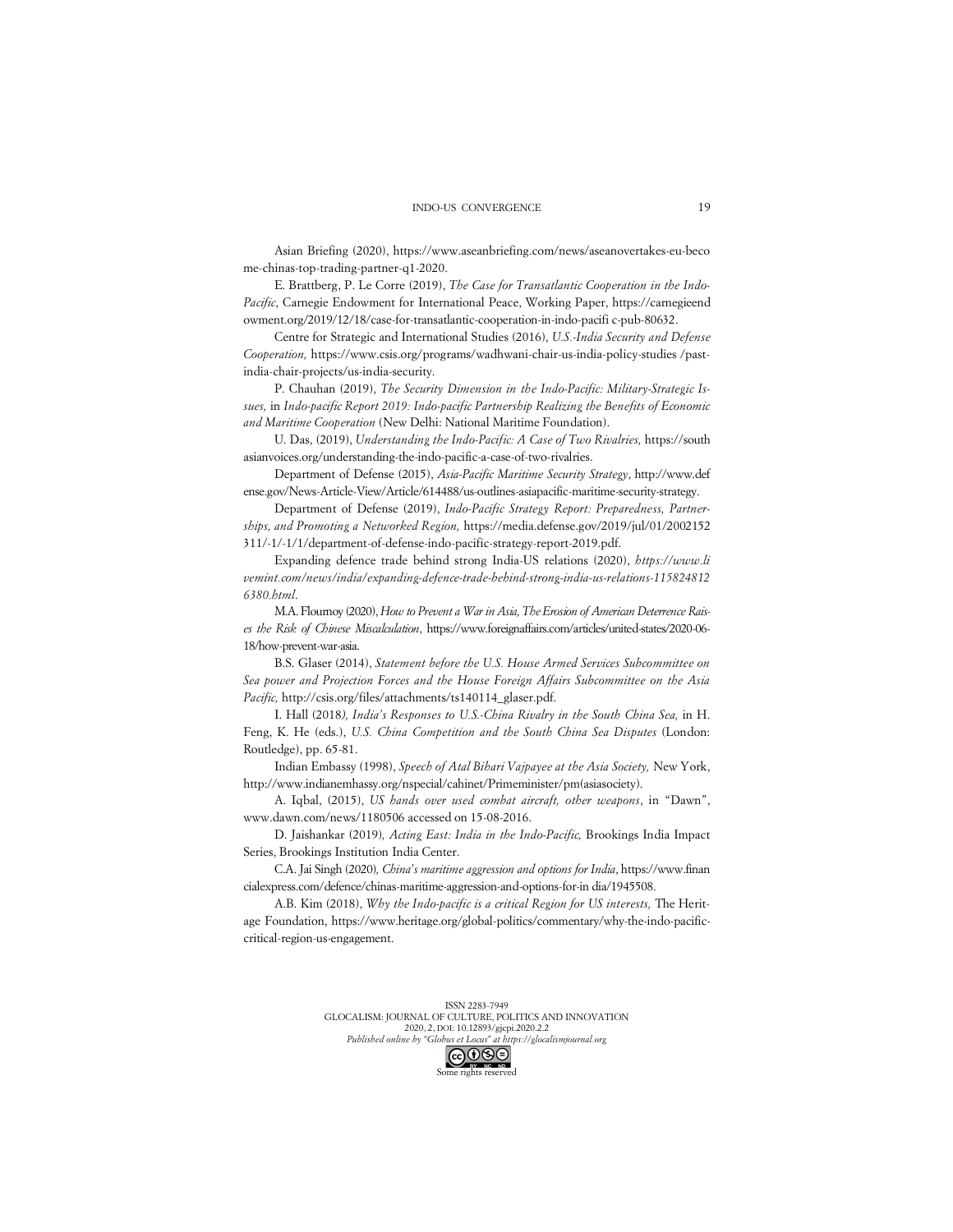#### JOSUKUTTY C. ABRAHAM

S. Kondapalli (2020), *Beijing's season of all-round assertion Inscrutable China, Deccan Herald*, https://www.deccanherald.com/opinion/beijing-s-season-of-all-round-assertion-84 9286.html.

Y. Kumar (2019), *India's maritime diplomacy in the Indo-pacific in pursuit of its national objectives,* https://mea.gov.in/distinguished-lectures-detail.htm?852.

W.C. Ladwig, A. Mukherjee (2019*), The United States, India, and the Future of the Indopacific Strategy*, National Bureau of Asia Research, https://www.nbr .org/publication /the-unitedstates-india-and-the-future-of-the-indo-pacific-strategy.

R. Lakshmi (2016)*, India and U.S. deepen defense ties with landmark agreement,* https :/www.washingtonpost.com/world/india-and-us-deepen-defense-ties-with-landmark-agree ment/2016/08/30/2e7e045b-e3c3-49ff-9b2c-08efaa27b82b\_story.html.

R. Liu (2015), *Act East in the Indo-Pacific: India and Quad 2.0*, https://www.pf.org. tw/files/ 6241/11E39686-6AD0-4DE2-B708-B28565AF61A0.

M.A. McDevitt (2013), *The Long Littoral Project: Summary Report: A Maritime Perspective on Indo-Pacific Security*, https://www.cna.org/cna\_files/pdf/irp-2013-u-004654-final.pdf.

J.J. Mearsheimer, S.M. Walt (2016), *The Case for Offshore Balancing: A Superior U.S.Grand Strategy*, in "Foreign Affairs", 95, 4, pp. 70-83.

Ministry of External Affairs (2006), *Indo-U.S. Framework for Maritime Security Cooperation,* https://mea.gov.in/bilateral-documents.htm?dtl/6030/IndoUSFramework+for+ Maritime+Security+Cooperation.

Ministry of External Affairs (2018), *Prime Minister's Keynote Address at Shangri La Dialogue*, https://www.mea.gov.in/Speeches-Statements.htm?dtl/29943/Prime+Ministers +Keynote+Address+at+Shangri+La+Dialogue+June+01+2018.

C.R. Mohan (2003), *Crossing the Rubicon: The Shaping of India's New Foreign Policy*  (New York: Palgrave Macmillan).

C.R. Mohan, S. Mishra (2018), *India,* in J.M. Smith (ed.)*, Asia's Quest for Balance, China's Rise and Balancing in Indo-Pacific* (London: Rowman & Little Field).

Mohan, Pulkit and Agarwal, Pallavi (2019), *India's Civil Nuclear Agreements: A New Dimension in India's Global Diplomacy*, in "ORF Issue Brief", 320.

National Maritime Foundation (2019), *Indo-pacific Report 2019: Indo-pacific Partnership Realising the Benefits of Economic and Maritime Cooperation,* http://www. maritimeindia.org.

National Security Strategy of the United States of America (2017), https://www.white house.gov/wp-content/uploads/2017/12/NSS-Final-12-18-2017-0 905.pdf.

J. Nye jr. (2014), *Understanding 21st century power shifts*, in "World Financial Review", http://www.worldfinancialreview.com/?p=1128.

Observer Research Foundation (2018), *The New India-US Partnership in the Indo-Pacific: Peace, Prosperity and Security,* https://www.researchgate.net/publication /3242033 51\_ The\_New\_India-US\_Partnership\_in\_the\_Indo-Pacific\_Peace\_Prosperity \_and\_ Security.

D. Peri (2019), *Pact to open door for US defence firms,* in "The Hindu", https://cdn. splessons.com/spf/c81e728d9d4c2f636f067f89cc14862c/wp-content/uploads/2019/12/dec ember-20-articles-national-the-hindu-splessons.pdf.

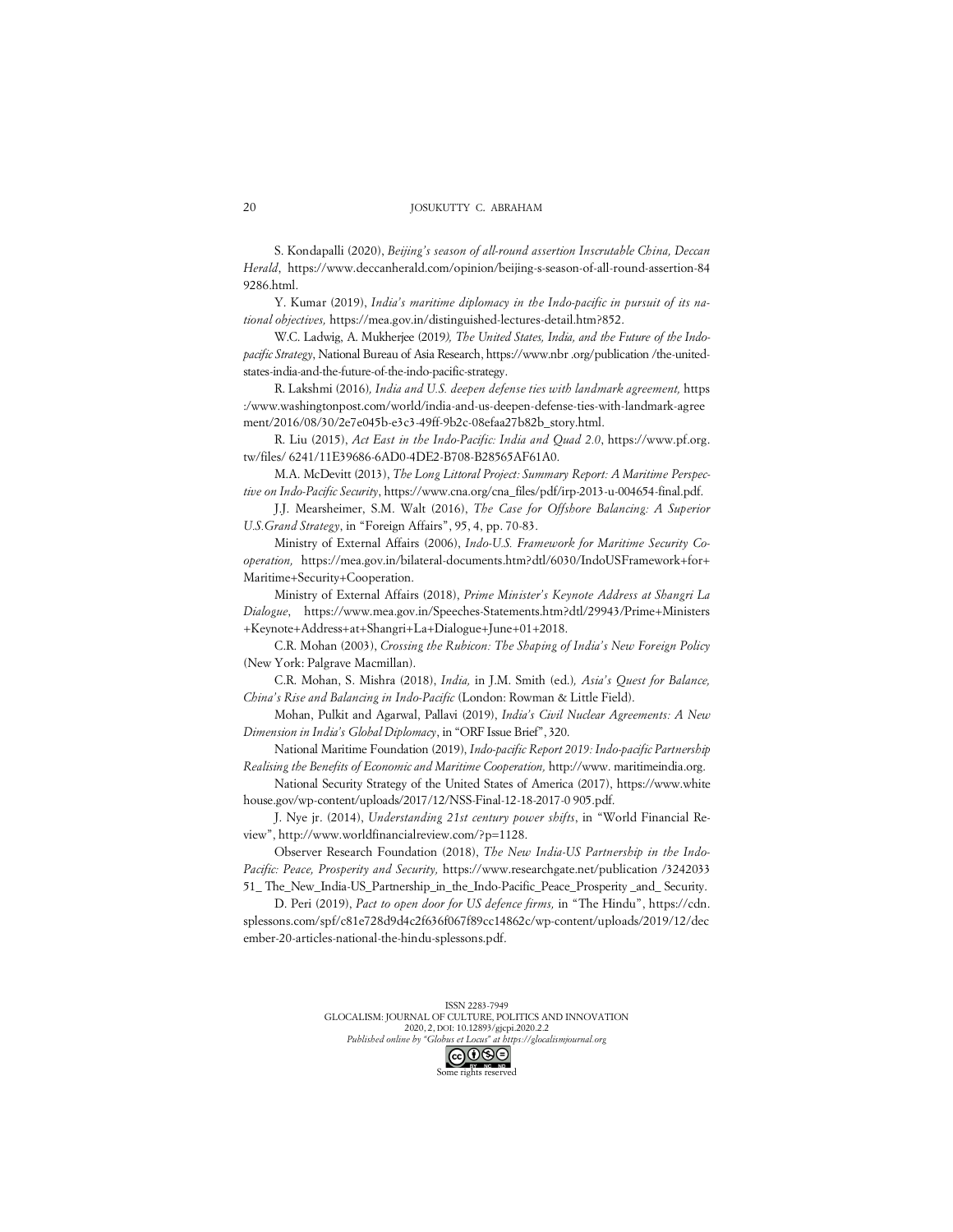D. Peri (2020), *We are watching movements in the Indian Ocean Region: Navy Chief*, in "The Hindu", https://www.thehindu.com/news/national/we-are-watching-movements-in-the -indian-ocean-region-navy-chief/article30573179.ece? homepage=true.

Press Information Bureau (2015), *Act East Policy,* https://pib.gov.in/newsite/printre lease.aspx?relid=133837.

R. Rajagopalan (2020), *Evasive balancing: India's unviable Indo-pacific strategy,* in *"*International Affairs", 96, 1, pp. 75-93.

N. Rao (2013), *Americas Asian Pivot: The View from India",* Lecture Brown University, https://watson.brown.edu/southasia/news/2013/honorable-nirupama-rao-america-s-asi an-pivot-view-india-full-text-available.

C. Rice (2006), *US-India civil nuclear cooperation Agreement: opening remarks before the House International Relations Committee,* https://2001-2009.state.gov/sec retary/rm/2 006/64146.htm.

D. Rosenblum (2018), *The US and the Indo-Pacific*, https://www.state.gov/p/sca/rls/r mks/2018/277742.htm.

Senate Armed Services Committee (2018), *Opening Statement,* http://www.pacom.m il/Media/Speeches-Testi-mony/Article/1470271.

M. Shankar (2017), *Indian and the US pivot to Asia: Conve4rgence to Asia,* in W. T. Tow, D. Stuart (eds.), *The New US strategy Towards Asia: Adapting to the American Pivot* (New York: Routledge).

A. Singh (2016), *Ïndia's strategic Stakes in South China Sea,* in "Asia Policy", 21, https ://www.nbr.org/publication/indias-strategic-stakes-in-the-south-china-sea.

S. Singh (2019), *The Indo-pacific and India-U.S. Strategic Convergence: An Assessment,* in "Asia policy", 14, 1, pp.77-94, http://asiapolicy.nbr.org.

T.P. Sreenivasan (2019), *2+2: More defense than Diplomacy*, https://www.thelede.in /write-in/2019/12/25/2plus2-more-defence-than-diplomacy.

D. Stuart (2012), *San Francisco 2.0: Military Aspects of the US Pivot toward Asia*, in "Asian Affairs: An American Review", 39, 4, pp. 206-216.

S.S. Tan (2020), *Consigned to hedge: south-east Asia and America's "free and open Indo-Pacific" strategy*, in "International Affairs", 96, 1, pp.133-134.

A. Tellis (2004), *Assessing America's War on Terror: Confronting Insurgency, Cementing Primacy,* in "NBR Analysis", 15, 4.

A. Thakker (2018), *Rough seas: challenges to India-United States cooperation in the indopacific,* https://southasianvoices.org/rough-seas-challenges-to-india-united-states-cooperationin-the-indo-pacific/?gclid=eaiaiqobchmiymrq7nrp6aivfoepch05ma l1eamyasaaeg jlkpd\_bwe.

The Economic Times (2019), *India, US begin first tri-services exercise*, https://econom ictimes.indiatimes.com/news/defence/india-us-begin-first-tri-servicesexercise/articleshow/72045 207.cms?from=mdr.

The Hindu (2019), *IORA nations should build a common vision for Indo-Pacific*, p. 8. The Hindu (2020), *China warns risk of naval conflict with U.S*., https://www.thehindu. com/news/international/china-warns-risk-of-naval-conflict-with-us/art icle31901512.ece.